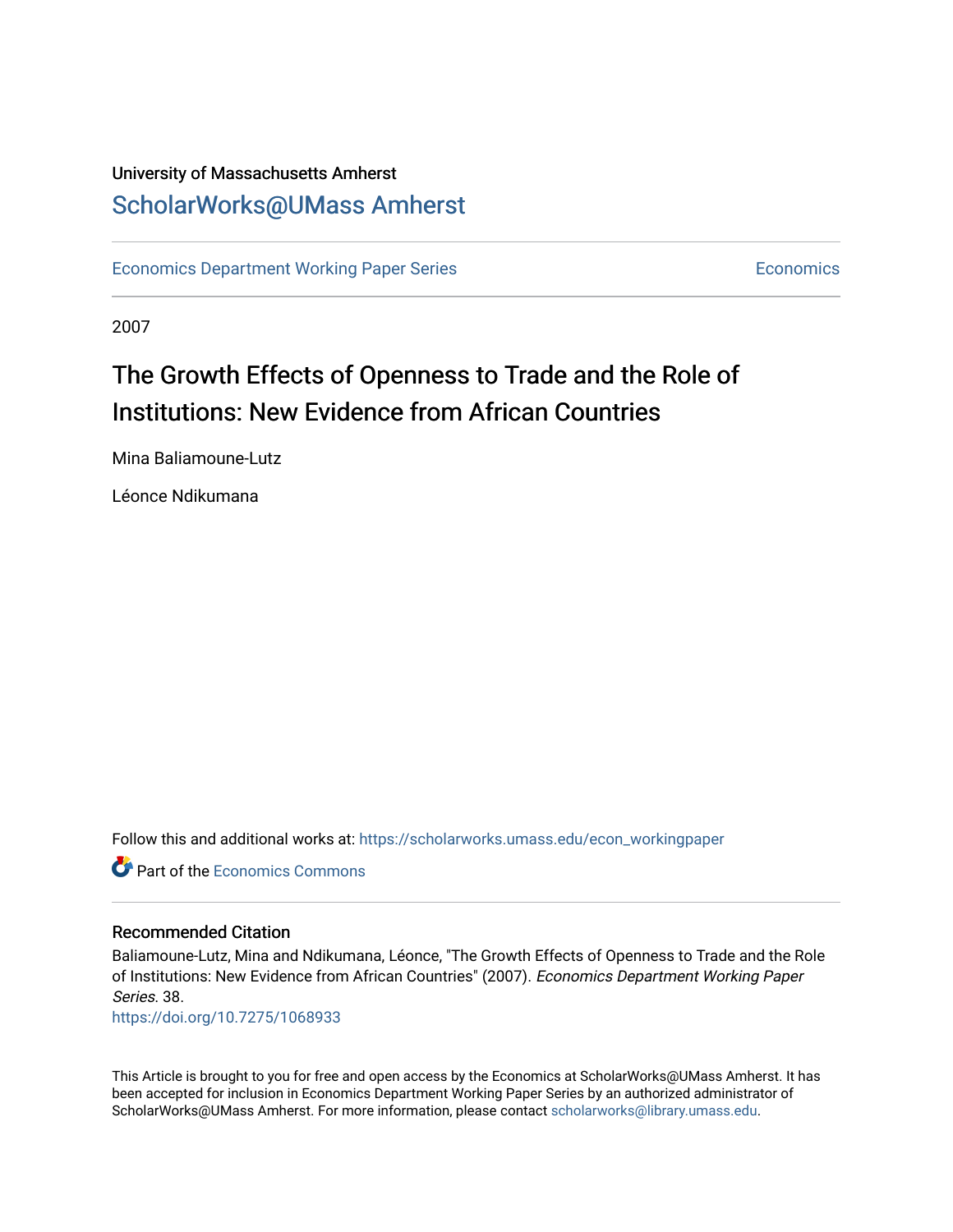# **DEPARTMENT OF ECONOMICS**

# **Working Paper**

**The Growth Effects of Openness to Trade and the Role of Institutions: New Evidence from African Countries** 

by

Mina Baliamoune-Lutz and Léonce Ndikumana

Working Paper 2007-05



# **UNIVERSITY OF MASSACHUSETTS AMHERST**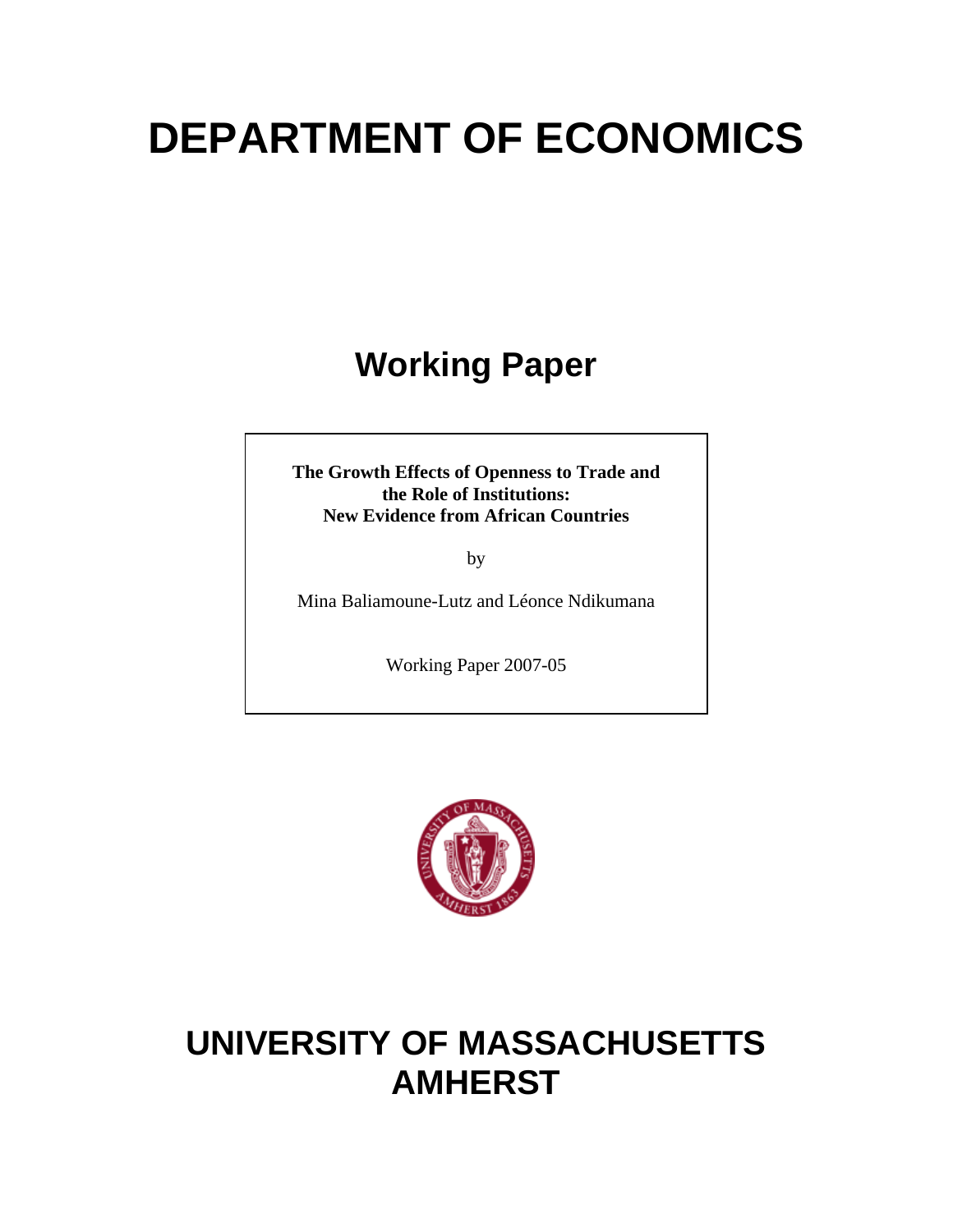#### The Growth Effects of Openness to Trade and the Role of Institutions: New Evidence from African Countries

Mina Baliamoune-Lutz University of North Florida And IED/Boston University mbaliamo@unf.edu; mblutz@bu.edu

And

Léonce Ndikumana University of Massachusetts, Amherst And UNECA, Addis Ababa ndiku@econs.umass.edu; lndikumana@uneca.org http://people.umass.edu/ndiku

**This draft: February 22, 2007** 

#### **ABSTRACT**

In this paper, we explore the argument that one of the causes for the limited growth effects of trade openness in Africa may be the weakness of institutions. We also control for several major factors and, in particular, for export diversification, using a newly developed dataset on Africa. Results from Arellano-Bond GMM estimations on panel data from African countries show that institutions play an important role in enhancing the growth effects of trade. Moreover, we find that the joint effect of institutions and trade has a U-shape, suggesting that as openness to trade reaches high levels, institutions play a critical role in harnessing the trade-led engine of growth. The results from this paper are informative about the missing link between trade liberalization and growth in the case of African countries.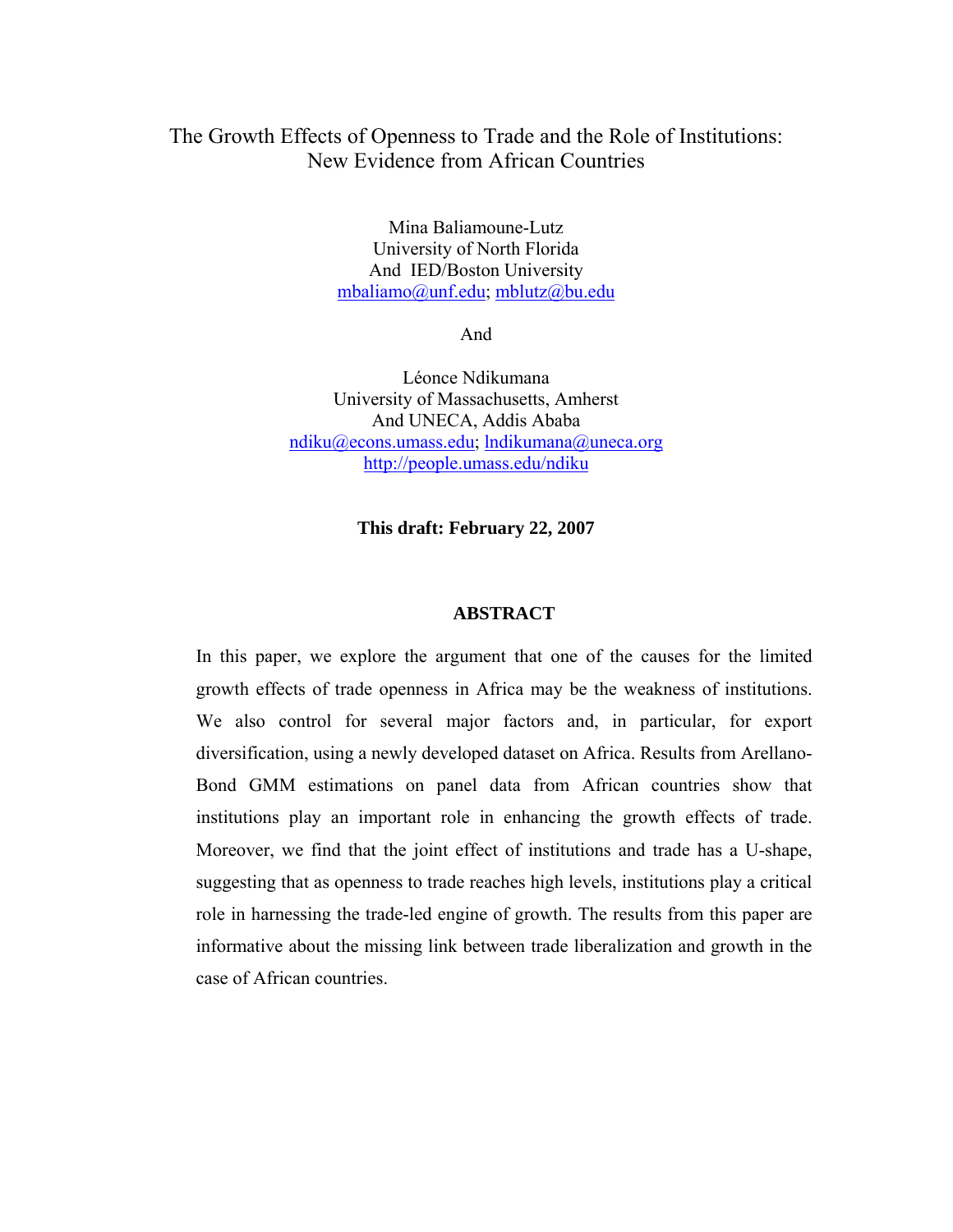#### **1. Introduction**

African countries have implemented a series of economic reforms, including trade liberalization, with the aim of boosting economic growth. The theoretical motivation for these reforms is that trade liberalization is expected to increase trade, which in turn raises the rate of economic growth. However, the empirical evidence from the large and growing literature on trade and growth remains mixed (Edwards 1998; Rodriguez and Rodrik 2001; Baliamoune 2002; Yanikaya 2003). Some studies suggest that trade liberalization is not associated with growth while others conclude that trade openness may even retard growth. For example, while Sachs and Warner (1997) argue that trade openness increases the speed of convergence, the evidence from the study by Baliamoune (2002) suggests that increased openness to trade has led to income divergence rather than convergence in African countries. In fact, Rodrik (2001) argues that, regarding trade openness and growth, "the only systematic relationship is that countries dismantle trade restrictions as they get richer."

This paper contributes to this debate on the linkages between trade liberalization and growth in the case of African countries. The paper specifically explores the argument that one of the causes for the limited growth effects of trade liberalization may be the weakness of institutions. Indeed one strand of the literature on growth has argued for the primacy of institutions in economic development (Easterly and Levine 2003; Dollar and Kraay 2003; Rodrik et al. 2004). Of particular relevance for this study is the finding from empirical studies that institutions are crucial for the success of economic reforms in developing countries (Acemoglu et al. 2003; Dollar and Kraay 2003; Addison and Baliamoune-Lutz 2006). This evidence suggests that the failure of trade reforms to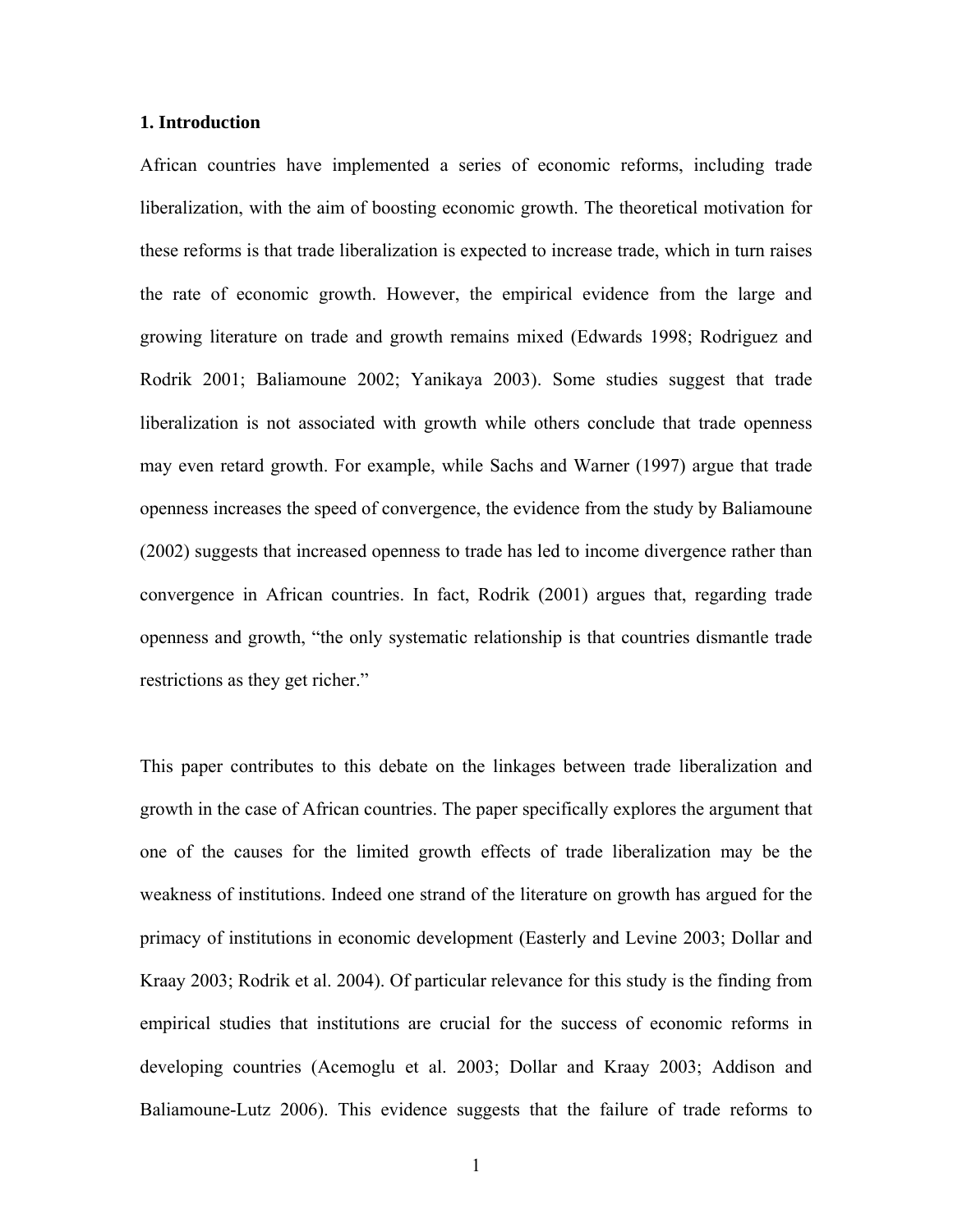promote trade and growth in African countries may be attributable to the poor quality of institutions. The results from the study by Addison and Baliamoune-Lutz (2006) on North African countries show that the growth effects of economic reforms depend to a large extent on the quality of institutions.

This paper examines whether this finding can be generalized to all African countries. The paper estimates a growth model including measures of institutional quality and indicators of openness in addition to conventional correlates of growth. We also control for the effects of other major factors of growth. In particular, we control for the effects of export diversification, using a newly developed data set on African countries (Ben Hammouda et al 2006). The empirical analysis uses Arellano-Bond panel estimation techniques to uncover joint effects of trade liberalization and institutional quality on growth in African countries while controlling for potential bias due to endogeneity of some regressors including the lagged dependent variable.

The results from this paper are informative about the missing link between trade liberalization and growth in the case of African countries. The evidence indicates that, once we control for other factors, institutions have a robust and positive impact on growth. More importantly, institutions play an important role in enhancing the effectiveness of trade liberalization. These effects of institutions are non-monotonic and exhibit a U-shape pattern: at low levels of trade openness, the joint effect of institutions and trade liberalization on growth is negative. As trade openness reaches higher levels, better institutions appear to enhance the growth effects of openness. The results also confirm the role of other important factors of growth, especially positive effects of domestic investment and negative effects of ethnic fractionalization and economic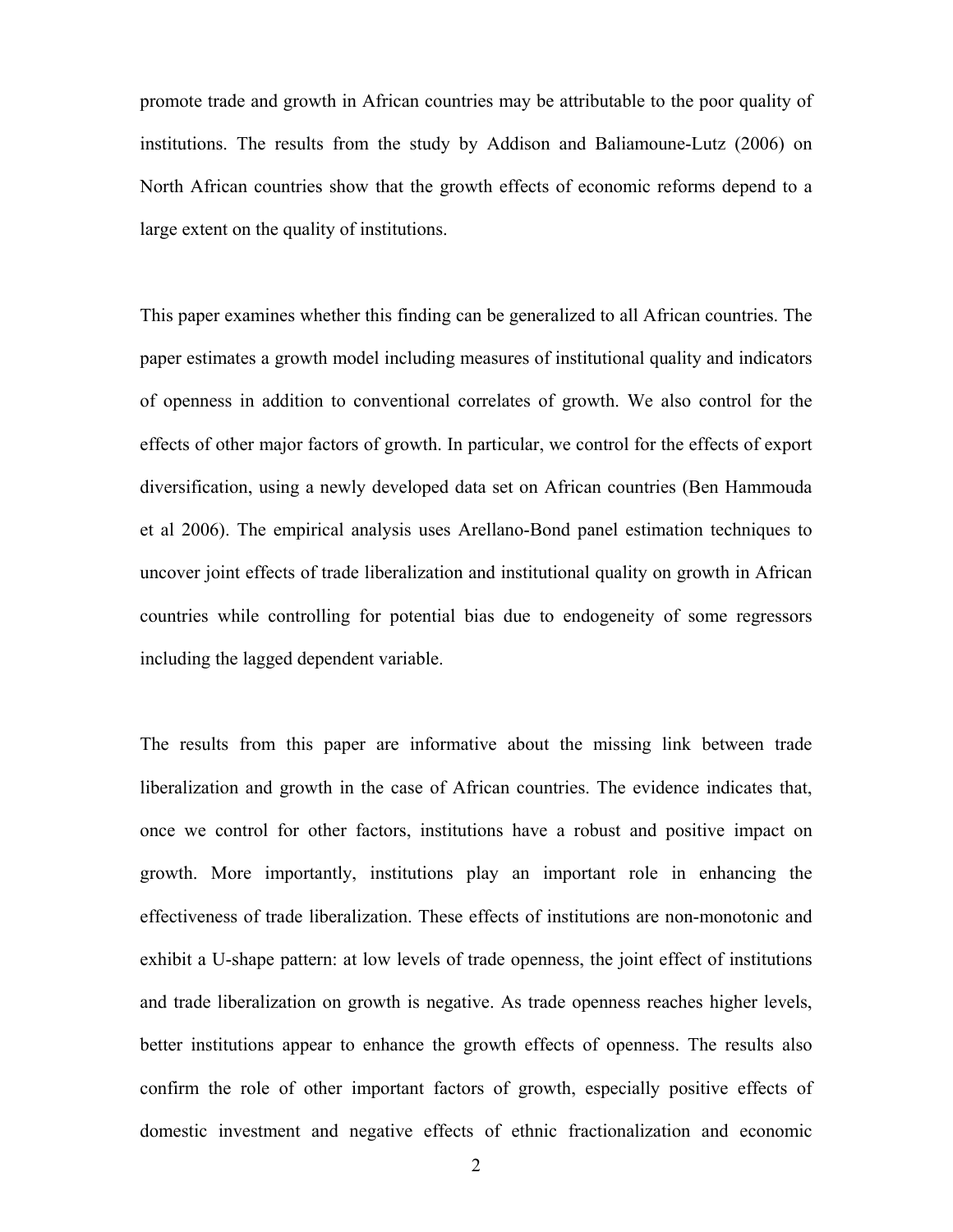instability proxied by exchange rate variability. The results with the measure of concentration and diversification of exports are consistent with the recent history of the continent where oil-producers have dominated in terms of growth performance.

The remainder of the paper proceeds as follows. The next section provides a brief review of the empirical literature on trade liberalization and growth, as well as the role of institutions with an emphasis on evidence on African countries. Section 3 describes the empirical methodology and the data, and discusses the estimation results. Concluding remarks are provided in Section 4.

#### **2. Growth, trade, and institutions: a brief literature review**

Standard theory predicts that trade liberalization should promote trade, which in turn fuels growth in the long run. Theory suggests that trade liberalization expands trade opportunities, improves efficiency of allocation of resources (towards the most efficient sectors), and accelerates technological development especially through liberalization of imports. It is expected that high-technology imports enhance domestic innovation, thus raising productivity and growth.

However, after decades of liberalization experiments in Africa and in developing countries in general, the evidence on the growth effects of trade liberalization remains mixed (Greenaway et al. 2002; Easterly and Levine 2003; Dollar and Kraay 2003; Rodrik et al. 2004). Various arguments have been advanced to explain the limited effects of trade liberalization on growth. In this review we only stress some of the possible reasons for the weak empirical evidence on the growth effects of trade openness.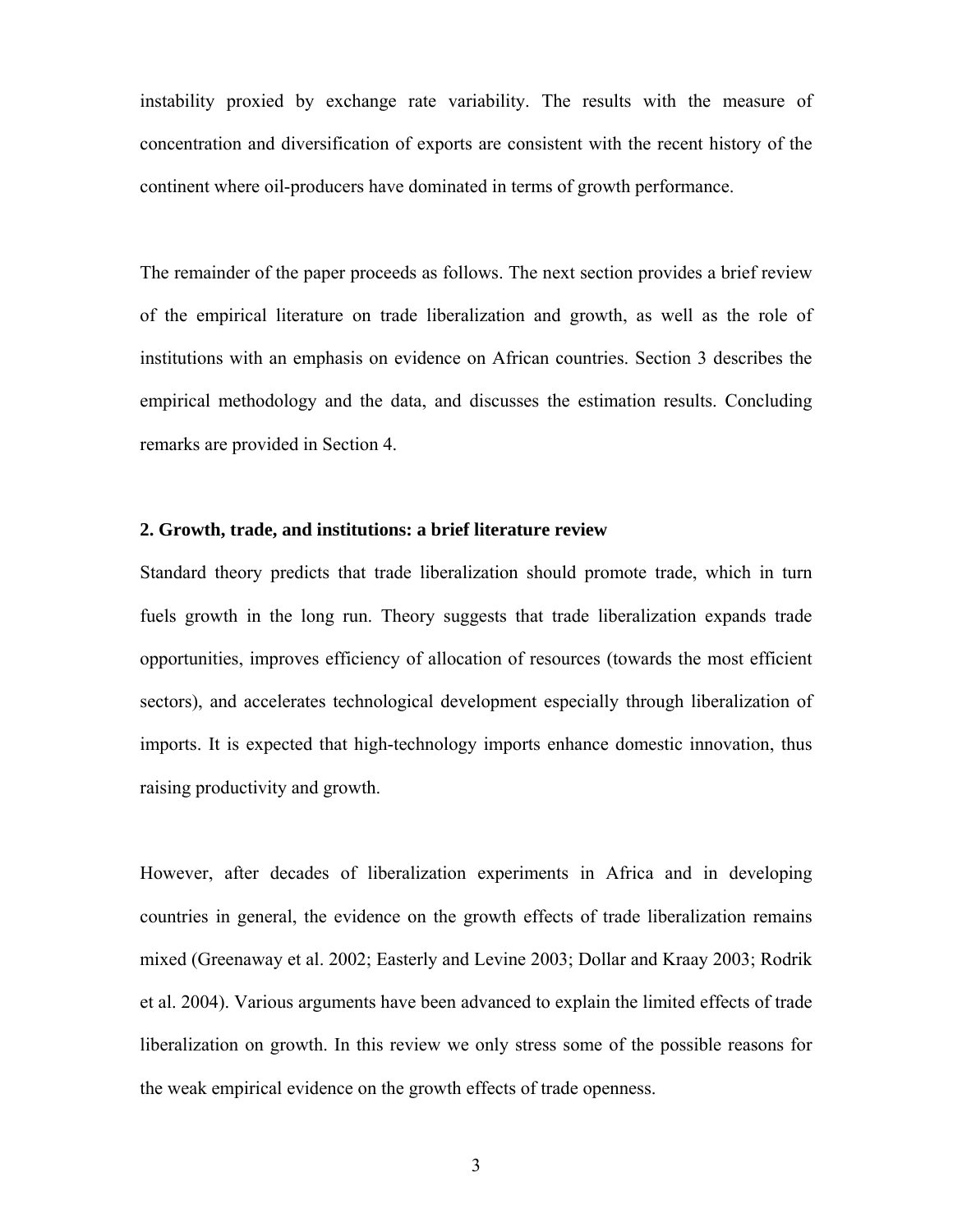From a methodological standpoint, the observed weak link between trade liberalization and growth may be attributed to measurement imperfections: the indicators used in empirical analysis may not capture the true essence of openness. Indeed, due to lack of data on indicators of trade openness as a policy, empirical studies (as this one does) resort to measures of trade outcomes, i.e., trade volume, as proxies for trade openness. It is assumed that positive trade outcomes are an indication of a policy environment that is at least not anti-trade. Moreover, a high trade volume indicates exposure to international markets with the associated benefits (e.g., technological transfer), which openness policies seek to achieve. Thus, to some extent trade outcomes do carry some indication of the effects of trade liberalization. Nonetheless, results from analyses using trade volume as a measure of trade openness have to be interpreted cautiously. Indeed, variations in the volume of trade do not always reflect actual government policies that promote or hinder trade. For instance, fluctuations in commodity prices result in changes in trade flows even in the absence of shifts in trade policy.

The weak empirical evidence on the link between trade liberalization and growth can also be due to problems of misspecification. In particular, the effects of trade liberalization may materialize only with a lag. In the short run, liberalization may have negative effects, especially by undermining domestic production because of competitive imports, retarding growth (Mukhopadhyay 1999). Hence, to the extent that these negative short-run effects and the expected delayed positive effects occur consecutively, growth would exhibit a J-curve type of response to trade openness (Greenaway et al. 2002). Therefore, empirical studies may yield inconclusive and even misleading results if these dynamic and counterbalancing effects are not fully taken into account.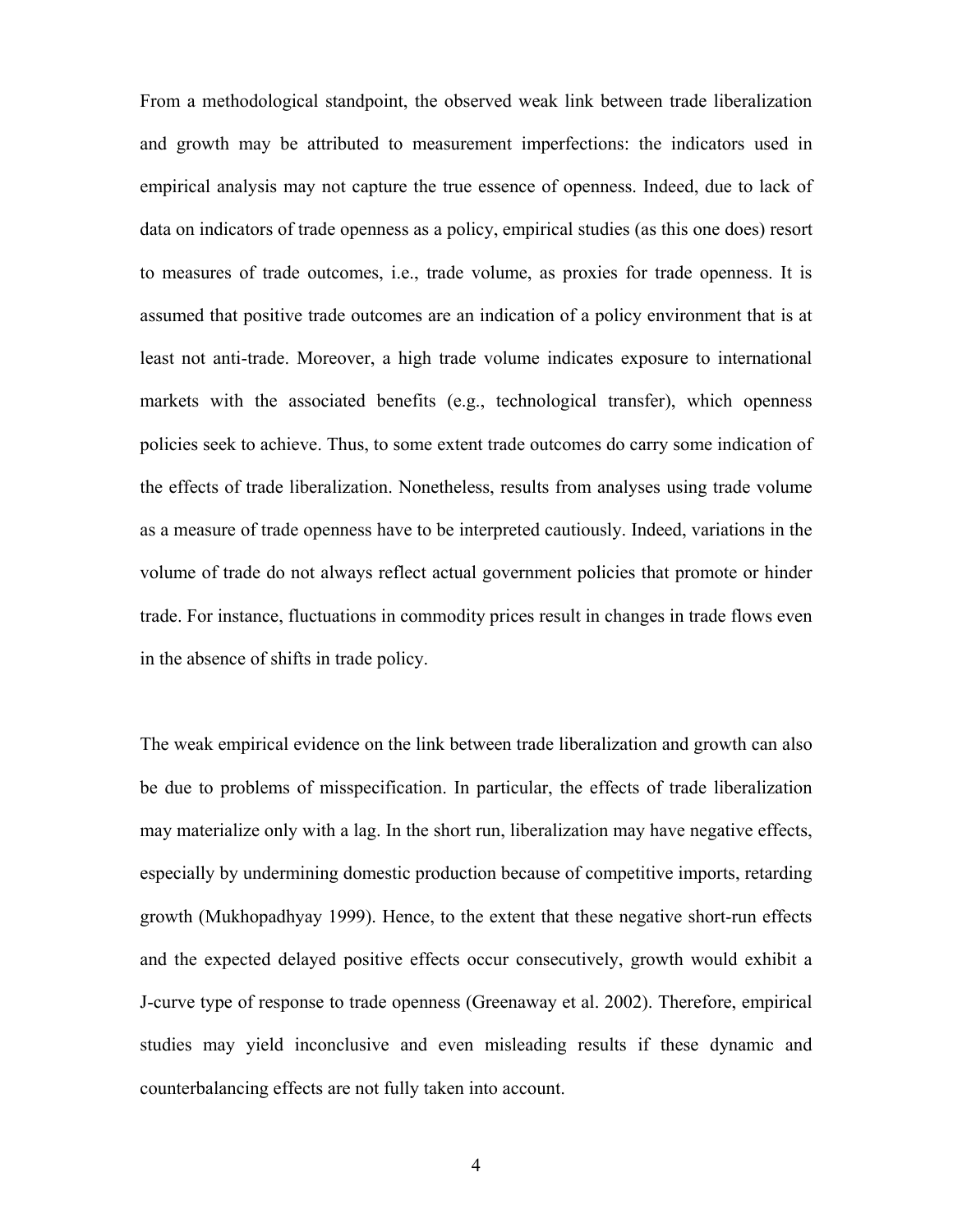Another explanation relates to the structure of trade. Whether a country benefits from trade liberalization or not in terms of growth depends on the composition of trade. Mazumdar (1996) hypothesized that the composition of trade determines the strength of the "engine of growth." Indeed, Lewer and Van Den Berg (2003) find evidence supporting the view that countries that import capital goods and export consumer goods grow faster than those that export capital goods. The evidence suggests that African countries and developing countries in general would benefit from trade most by promoting exports of labor-intensive goods and services while encouraging imports of capital goods (Lopez 1991). This implies that the current export boom which is driven by capital-intensive sectors such as oil is not likely to generate growth that is sustainable, especially because of the low gains in employment creation and limited spillover effects on non-oil sectors.

To gain from trade liberalization, a country must have adequate industrial strategy that fosters economic diversification.<sup>1</sup> The failure of trade liberalization to promote trade expansion is partly attributable to the lack of effective national industrial policies to enhance diversification of the production and export base. The narrow export base has exposed African countries to the vagaries of international markets, resulting in high volatility of export proceeds and exchange rate instability (Bleaney and Greenaway 2001). Indeed, economic vulnerability has been shown to be one of the major factors that have prevented African countries from achieving high growth rates on the one hand, and sustaining high growth rates on the other (UNECA 2006; Fosu 2001; Guillaumont et al. 1999).

 $\overline{a}$ 

<sup>&</sup>lt;sup>1</sup> See Ben Hammouda et al. (2006) for detailed discussion of diversification regimes and trends in African countries.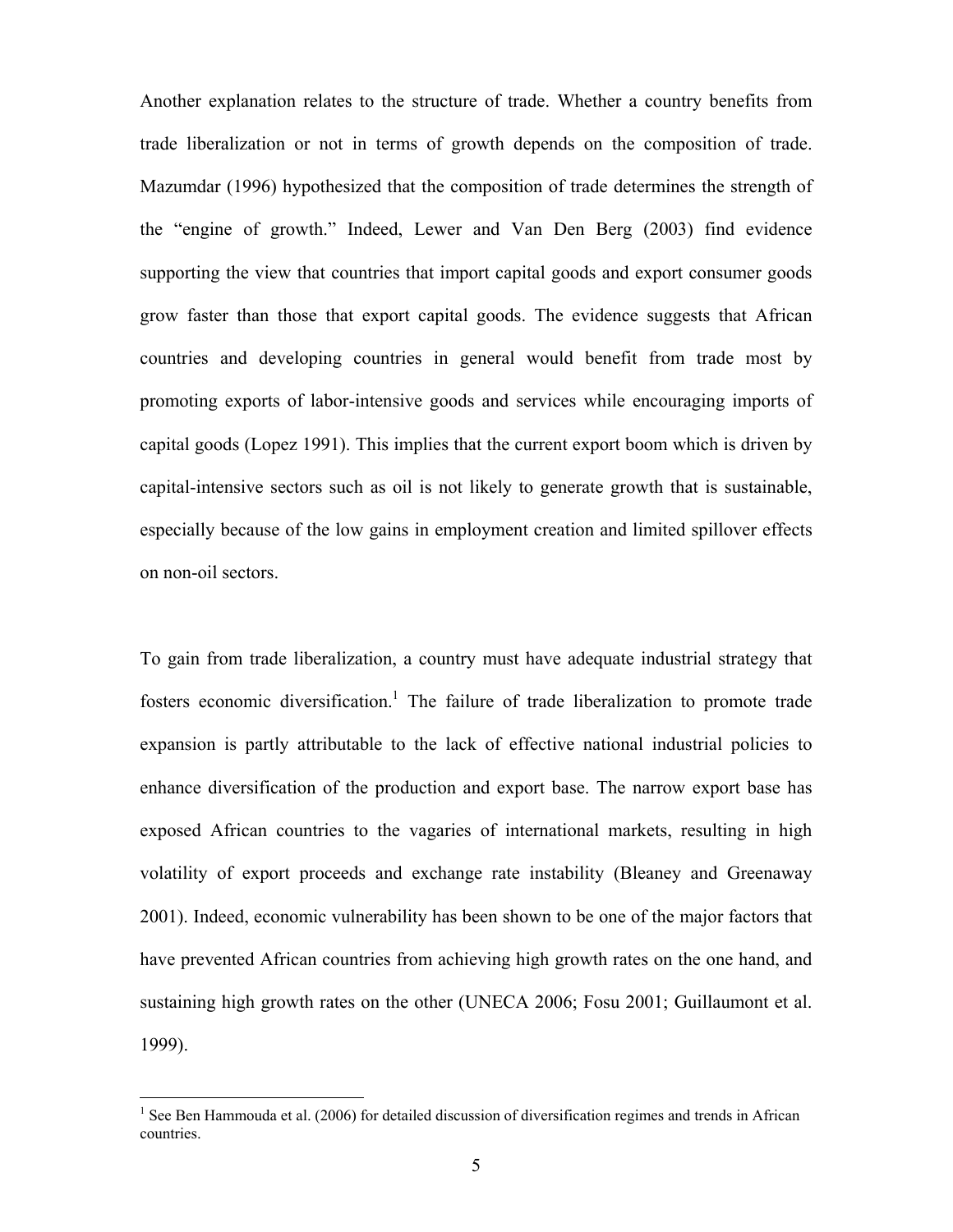The weak effects of trade liberalization on growth may thus be due to insufficient focus by policy makers on factors that make liberalization work. Unless accompanying policies are implemented to provide an environment that is conducive for trade, investment, productivity, and private sector activity in general, the effects of trade liberalization will be only marginal (UNCTAD 2005). The lack of effective accompanying policies to trade liberalization may explain weak growth gains from liberalization in various ways. In particular, due to ineffective investment promotion policies, the gains from trade expansion are not translated into economic diversification and growth. Moreover, inefficient management of foreign reserves may also prevent countries from benefiting from trade expansion. Indeed, foreign exchange proceeds are often stored into idle reserves instead of being absorbed into the economy and invested into productive activities. While African oil-exporting countries have experienced substantial trade account surpluses and high saving rates, this has not translated into commensurate increases in investment in non-oil sectors (UNECA 2006). This raises concerns about the sustainability of oil-led growth. Furthermore, the underdevelopment of African financial systems, which are characterized by pervasive inefficiencies in financial intermediation may also explain weak transmission from trade liberalization to growth. Indeed, even when countries experience expansion in trade, the resulting increases in savings do not stimulate investment due to inefficient financial intermediation.

Therefore, it appears that the broader institutional environment is key to the transmission from trade liberalization and trade expansion to growth. This suggests that weak institutions and an inadequate economic policy framework may be partially responsible for the weak growth gains from trade liberalization in African countries. However, the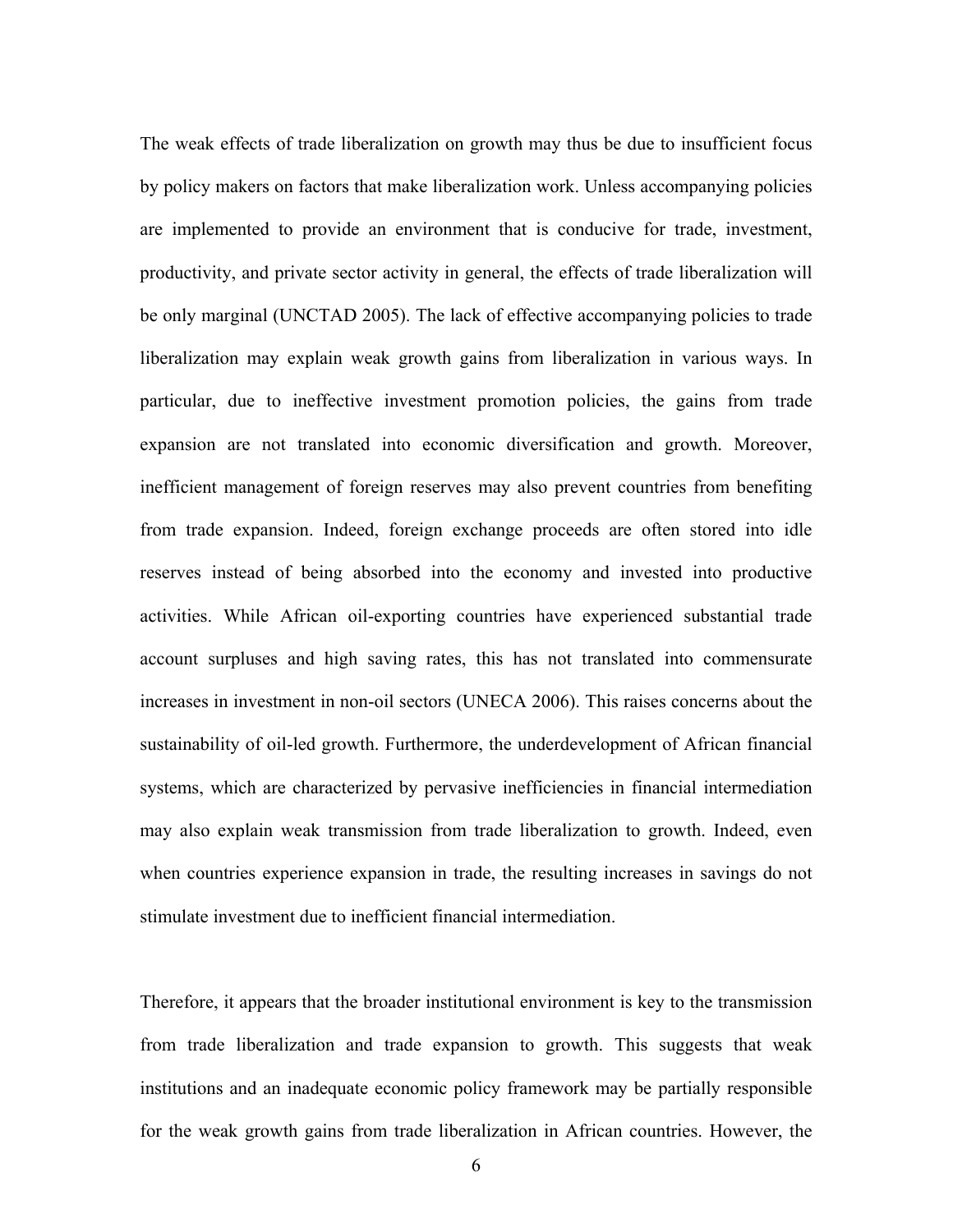empirical literature has thus far been unable to establish a robust role of institutions in the linkage between trade and trade liberalization on the one hand, and trade liberalization and growth on the other. Dollar and Kraay (2003) suggest that growth regressions including both institutions and trade may yield insignificant results for both trade and institutions due to the high correlation between the two determinants of growth. By taking into account this relationship, Dollar and Kraay (2003) find a significant joint effect of trade and institutions on growth in the long run but a larger role of trade alone on growth in the short run. This suggests that good institutions are critical for the ability of a country to generate long-run growth gains from trade liberalization. The results suggest that the weak growth benefits from trade liberalization in African countries may be due to inefficient institutions. This paper explores this hypothesis further while also paying attention to other non-institutional factors of growth.

#### **3. Empirical analysis: methodology, data, and estimation results**

#### *3.1 Model specification and estimation methodology*

We use panel data from 39 African countries covering the period 1975-2001. However, data are not available for the same period of time for all countries, thus the panel is unbalanced. The model to be estimated is the following:

$$
y_{it} = \alpha y_{it-l} + \beta x_{it-l} + \gamma z_{it} + v_i + \varepsilon_{it}
$$

Where  $y_{it}$  is the natural logarithm of per-capita real income in country *i* at time *t*,  $x_{it}$  is a vector of predetermined and endogenous variables,  $z_{it}$  is a vector of exogenous variables, and  $\alpha$ ,  $\beta$ , and  $\gamma$  are parameters to be estimated. We assume that  $v_i$  and  $\varepsilon_{it}$  are independent over all time periods and for each country *i.* The term *νi* represents country-specific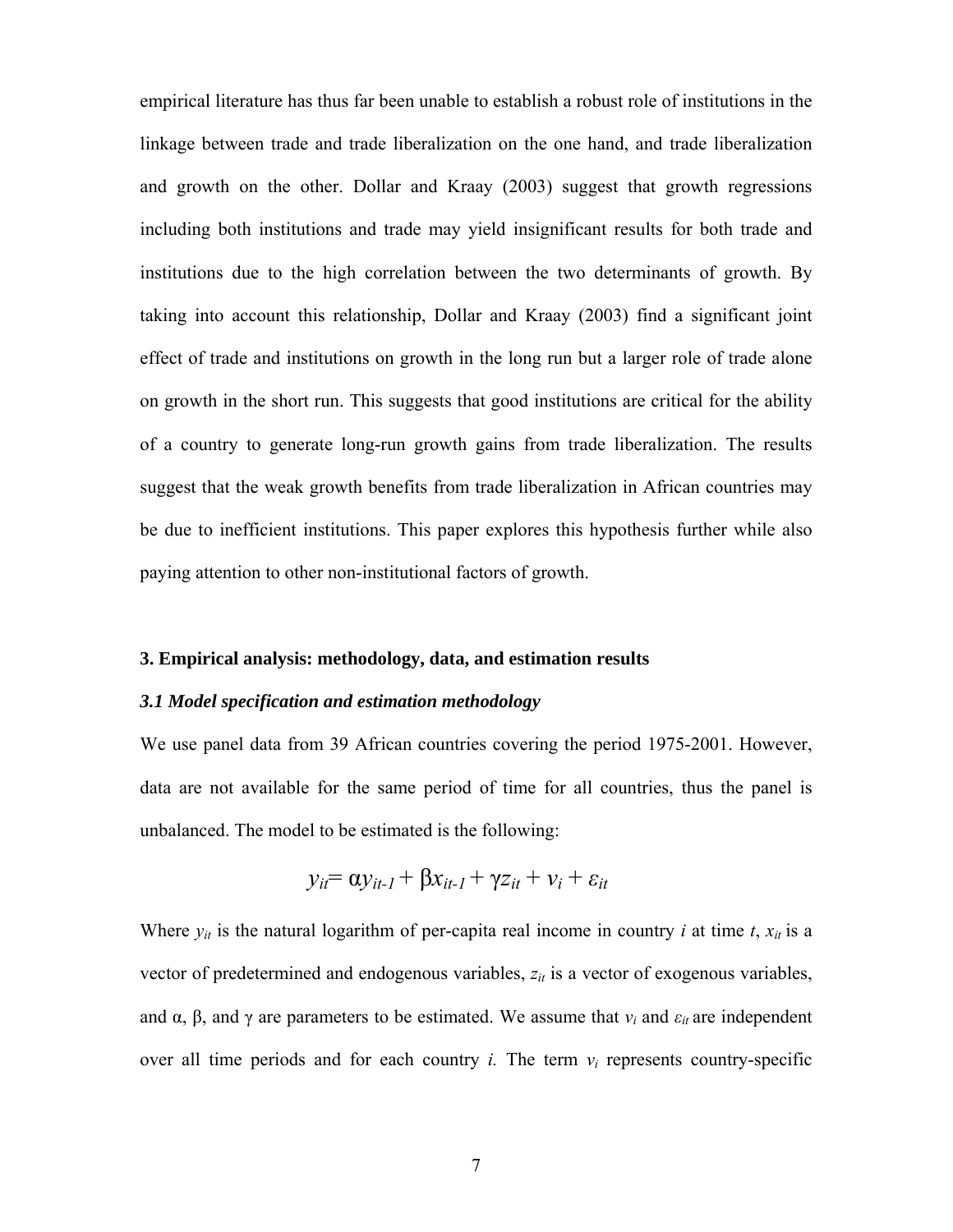random effects which are independent and identically distributed over the countries, and  $\varepsilon_{it}$  is also independent and identically distributed.

We estimate the model using Arellano-Bond Generalized Method of Moments (GMM) estimator (Arellano and Bond 1991). Tests for autocorrelation and the validity of instruments (Sargan test) are presented along with the coefficient estimates in Tables 2-5. The variables used in the empirical estimations are described in the next subsection.

#### *3.2 Description of the data*

The list of the countries included in the sample is given in Appendix A. The countries are selected based on data availability. We use data from the World Bank's World Development Indicators for income per-capita, openness (defined as the sum of exports and imports as a percentage of GDP, in log), domestic investment as a percentage of GDP (log), total reserves (log), credit to the private sector as a percentage of GDP (log), and adult literacy as a measure of human capital. Our measure of institutional quality is the Polity 2 variable from the Polity IV project. This variable is measured on a  $-10$  to 10 scale, with higher values indicating better institutions. We also include data on indicators (indices) of export concentration (the ogive index) and diversification (the entropy index) from a newly developed dataset (Ben Hammouda et al. 2006). The first indicator, called the ogive index, measures the extent of export concentration, with higher values indicating higher concentration (lower diversification). The second indicator, called the entropy index, measures the extent of diversification in exports, with higher value implying higher diversification. Details on how these indices are calculated are given in Appendix B. We include dummy variables for Northern Africa (Algeria, Egypt, Morocco and Tunisia) and Southern Africa (Botswana, Lesotho, Mauritius, Namibia, South Africa,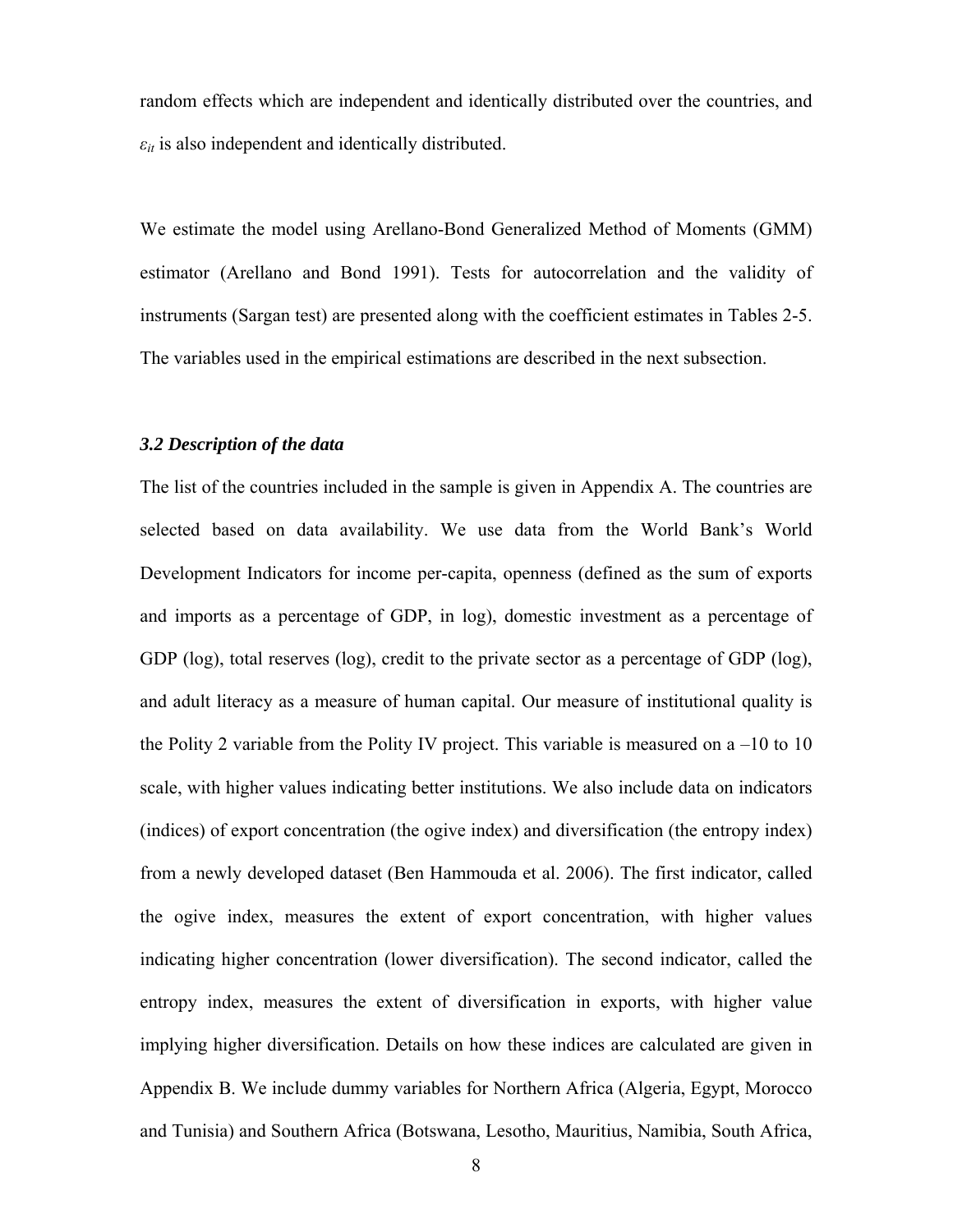Swaziland and Zimbabwe) to account for the fact that these subregions comprise more advanced economies, especially in terms of financial development and economic diversification. Information on 'ethnic tensions' is only available for the period 1982- 1997. Thus regressions including this variable cover a shorter time span. Descriptive statistics for selected variables and periods are reported in Table 1.

We include domestic investment and human capital (proxied by literacy), which have been proved to be robust determinants of growth. Both variables are treated as endogenous. We provide a discussion of the rationale for the inclusion of the other variables in the next two paragraphs.

In many developing countries, export proceeds have not been well intermediated in the financial system. An underdeveloped financial system is unable to absorb sizeable foreign exchange inflows and minimize exchange rate instability. Furthermore, it is unable to allocate the resources into the most profitable activities. We therefore need to control for the role of financial development by including an indicator of financial development into the growth equation. This is beyond the fact that financial development has been demonstrated to affect long-run growth. We use domestic bank credit to the private sector as a measure of financial development. Given the possibility of two-way causation between growth and finance, the indicator of financial development is treated as endogenous.

High volatility of exports can retard growth through exchange rate instability. We control for this effect by adding an indicator of real exchange rate instability, measured as the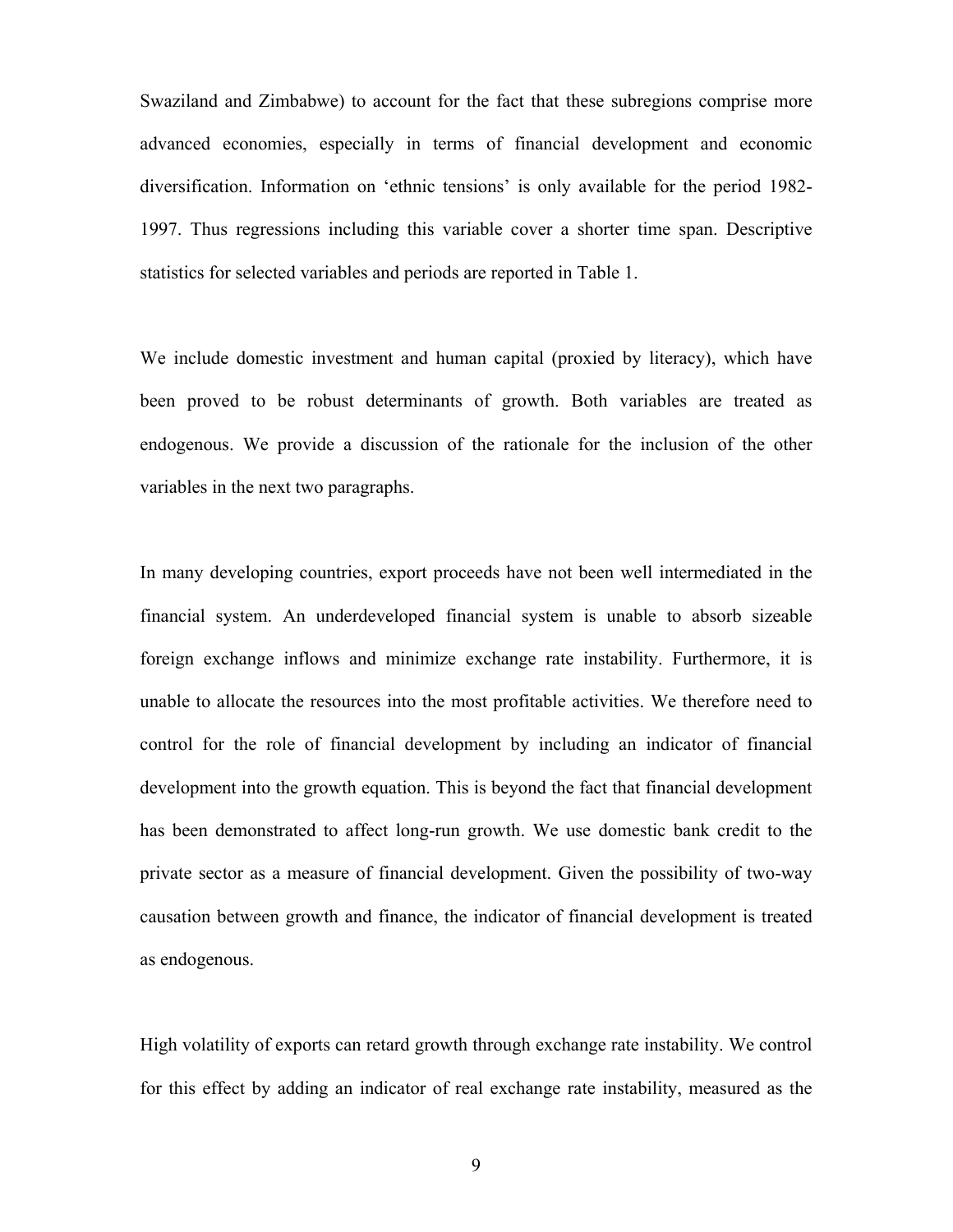annual deviation (in absolute value) of the real exchange rate index from a time trend. This variable is treated as exogenous.

Export booms (and aid inflows) have allowed many countries to accumulate substantial amounts of reserves. This is particularly evident for oil-rich countries during episodes of high oil prices. Excessive accumulation of reserves, however, may not help growth – they are sterile resources. We control for this effect by including reserves in the growth equation. We use the logarithm of total reserves (including gold). We treat this variable as exogenous.

The measures of export concentration and diversification are included in the model to explore whether, as theory predicts, diversification of exports (which indicates diversification of production) is associated with higher and more sustained growth. It is expected that a more diversified economy is able to withstand shocks to production and exports and thus minimize volatility of growth. We test this prediction in the case of African countries.

Finally, the model includes an indicator of ethnic fractionalization. We use the variable 'ethnic tensions' from the International Country Risk Guide (ICRG) database as a measure of ethnic fractionalization. This variable is measured on a 0-6 scale, with higher values implying lower ethnic tension. Ethnic tensions tend to be high in countries with high fractionalization. Several studies have shown that ethnic fractionalization or ethnic heterogeneity has a negative effect on growth. The effect could arise through the effects of ethnic tensions on private investment and public expenditure on education and health (Mauro 1995, Easterly and Levine 1997), or through increased incidence (and the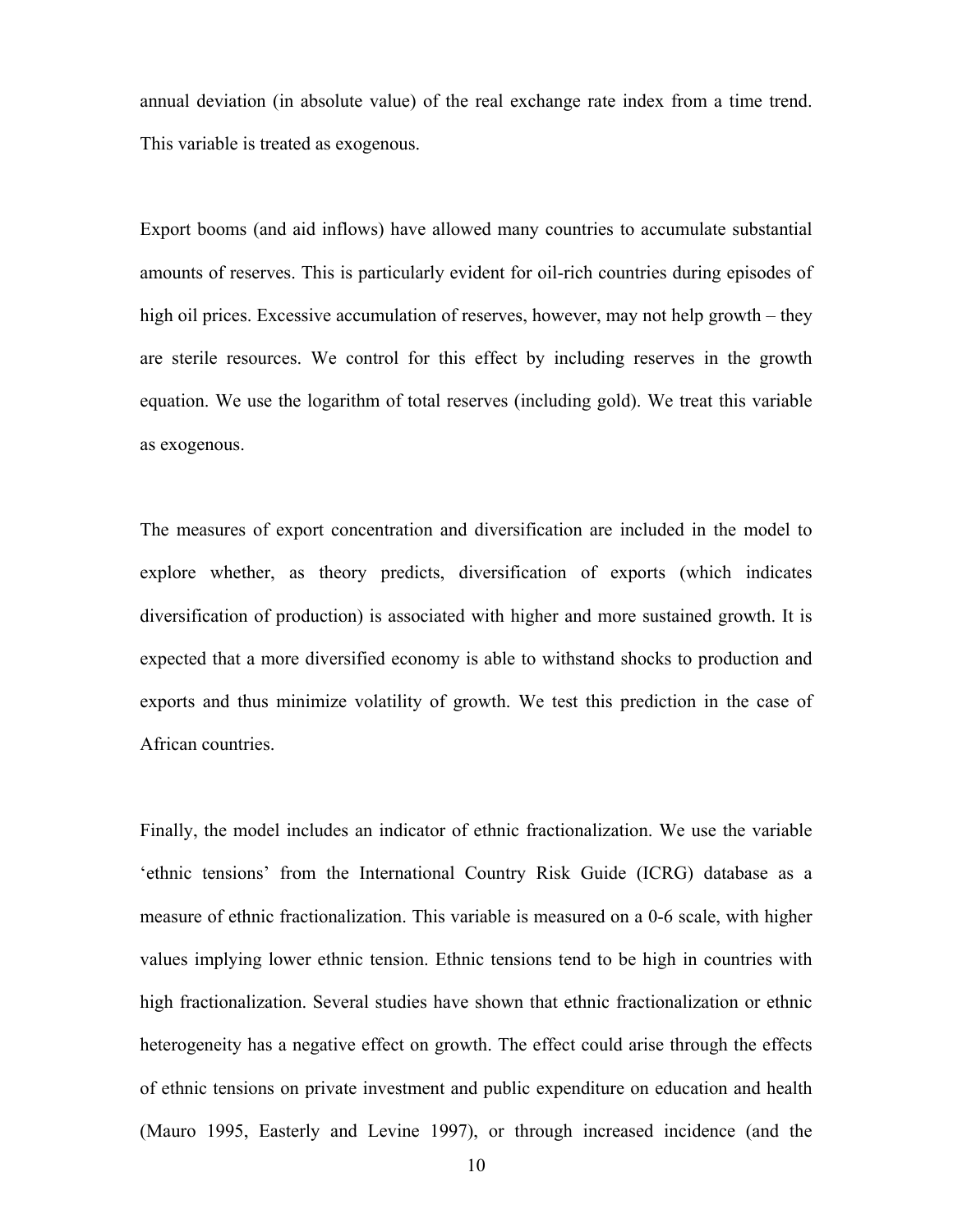probability) of internal armed conflicts which destroy economic activity (Collier and Hoefler 1998, Addison and Baliamoune-Lutz 2004). It has been shown that the effect of ethnic fractionalization may be nonlinear (Addison and Baliamoune-Lutz 2004). Thus, we consider a quadratic specification of the linkage between ethnic tensions and growth. The data on ethnic tensions start in 1982 and end in 1997. The variable 'ethnic tensions' is treated as predetermined.

#### *3.3 Discussion of the results*

We use the Arellano-Bond GMM estimation technique with income per-capita (in log) as the dependent variable. We treat the variables 'literacy', 'institutional quality' and 'openness to international trade' (and their interactions) as endogenous. In all regressions, the results of the Sargan test of over-identifying restrictions are in support of the null hypothesis that the instruments are valid.

Four sets of regression results are presented in Tables 2-5. Table 2 contains regression results for the full sample period 1970-2001 and the data from 39 countries, excluding the measure of ethnic fractionalization which is reported on a shorter time period, 1982-1997. Table 3 presents results including the measure of ethnic fractionalization. Table 4 contains results for the regressions exploring joint and threshold effects of the interaction between trade and institutions on the one hand, and trade and financial development on the other hand. Finally, Table 5 displays results from estimations including, in addition to the variables in Table 4, alternatively a measure of export concentration (Ogive index – columns 1-2) and a measure of export diversification (entropy index – columns 3-4).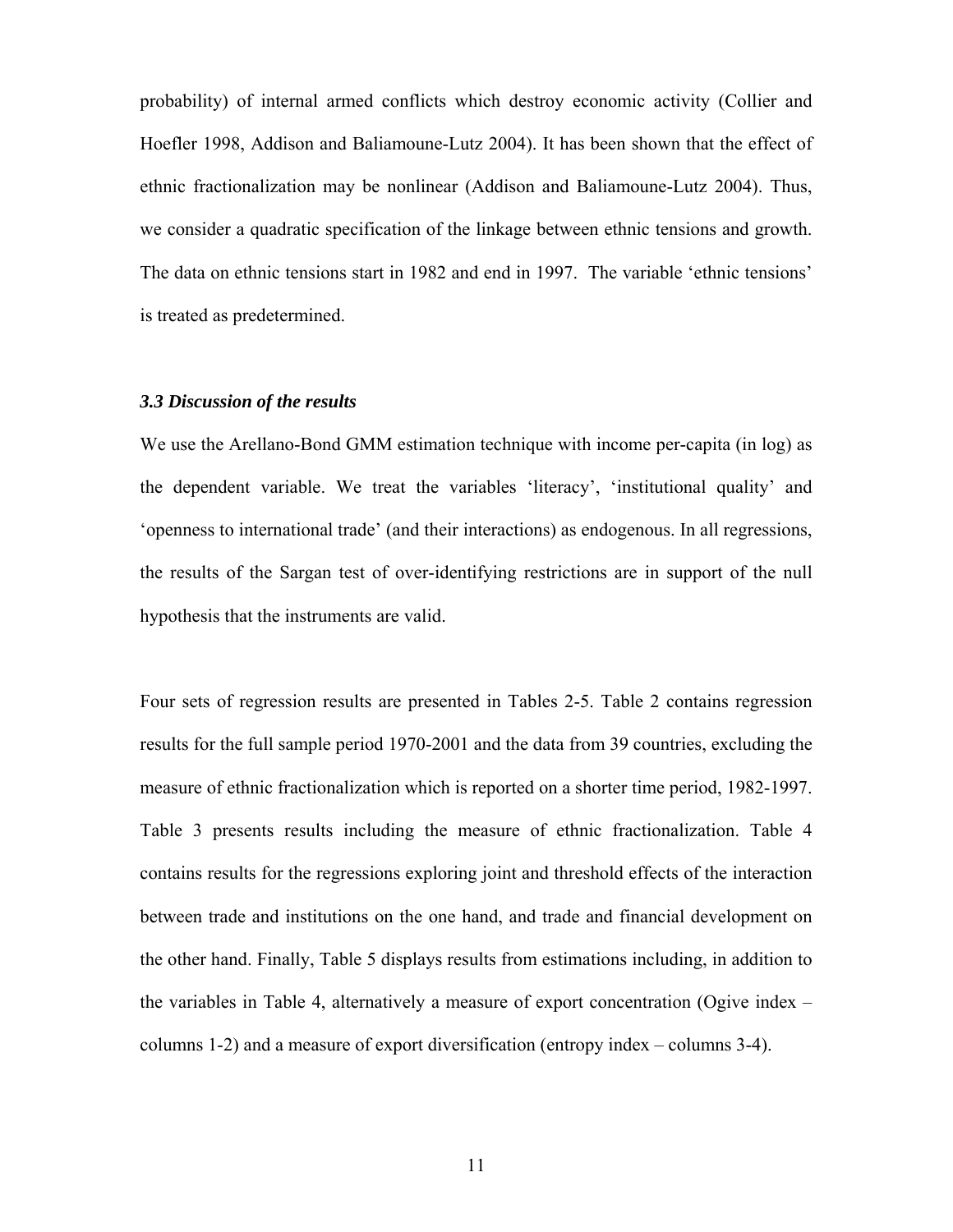In this section we highlight the key findings from the empirical analysis. First, trade openness has a positive and significant effect on economic growth only when we do not include ethnic tensions (Table 2), and/or interactions between trade and other relevant factors (as in Tables 3-5). Second, the results in Tables 4 and 5 clearly indicate that the joint effect of trade and institutions on growth is positive and robustly significant. The joint effects of trade and institutions on growth are non-monotonic and exhibit a U shape: when trade openness increases, good quality institutions enhance the growth engine of trade. This is because the good economic governance associated with high quality institutions translates into good strategies to manage export revenues and channel them in productive activities, which promotes growth. Third, the impact of institutions (the Polity 2 variable) is positive and fairly robust, once we account for the interaction between institutions and trade.

Table 5 displays the estimates including indicators of export concentration and diversification. In equations 1 and 2 we use the Ogive index (measure of concentration), while in equations 3 and 4 we use the Entropy index (measure of diversification). Recall that a high value of the Ogive index indicates higher concentration, while a higher value of the Entropy index indicates higher diversification. The results obtained with both measures are consistent. They show that, contrary to expectations, high concentration (low diversification) actually has a positive effect on growth in Africa. However this seems to be a correct illustration of the reality in Africa where countries which are least diversified have grown faster. In particular, oil-rich economies have grown faster than non-oil economies (Figure 1).<sup>2</sup> This was most evident in the past few years due to oil price hikes. In 2005-06, African oil economies as group grew by 6.1% compared to 4.9%

<sup>&</sup>lt;sup>2</sup> Table A2 in Appendix A gives the distribution of African countries by resource endowment.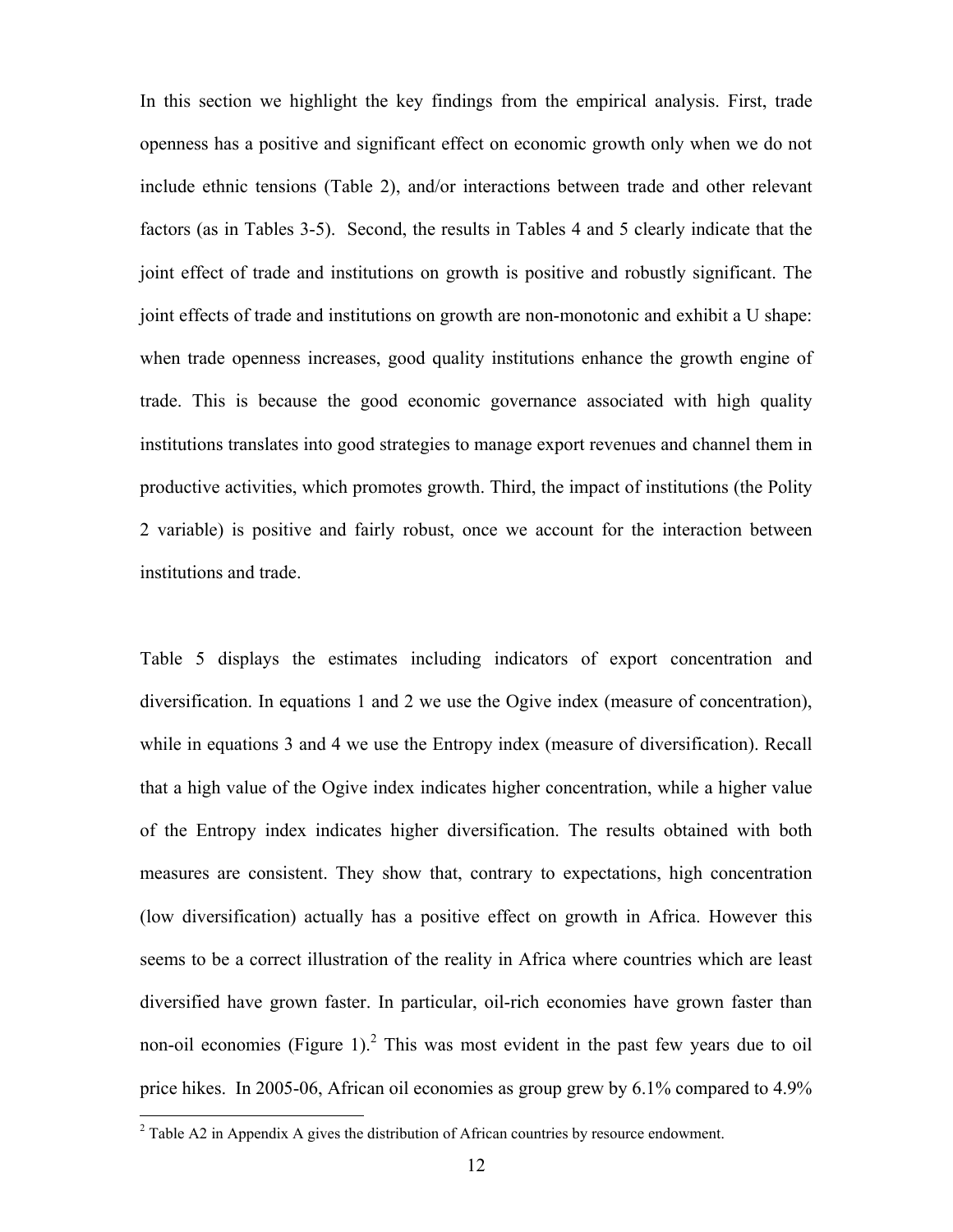for non-oil economies. Oil economies have posted double digit growth rates frequently, especially following discovery of oil or of new reserves or influx of FDI in the sector. In contrast, endowment in minerals does not seem to have given any edge in terms of growth (Figure 2). Thus, the association of export concentration and high growth in Africa is mainly an oil story, but not a mineral resource story.

In addition, the interaction between openness and concentration (Ogive index) has a negative and statistically significant coefficient (equation 2 in Table 5). The negative sign on the interaction between the export concentration index and openness to trade can be interpreted as the inability to sustain high growth led by resource booms. This is also consistent with the reality of very volatile growth in the continent. Alternatively, the positive sign of the interaction between the Entropy index and openness may suggest that in more open economies, diversification enhances the growth effects of increased openness. Diversification allows a country to sustain higher growth by increasing its resilience to shocks due to, among others, the vagaries of international commodity markets and weather changes.

It is worth noting that including measures of concentration did not alter the robust results in Table 4. In addition, now we have strong statistical evidence that landlockedness has a negative effect on growth, and total reserves have a positive impact. The latter result implies that African countries in general have not experienced negative growth effects of reserve accumulation and that the reserves accumulated may have been used to minimize risk, especially by protecting the exchange rate against shocks.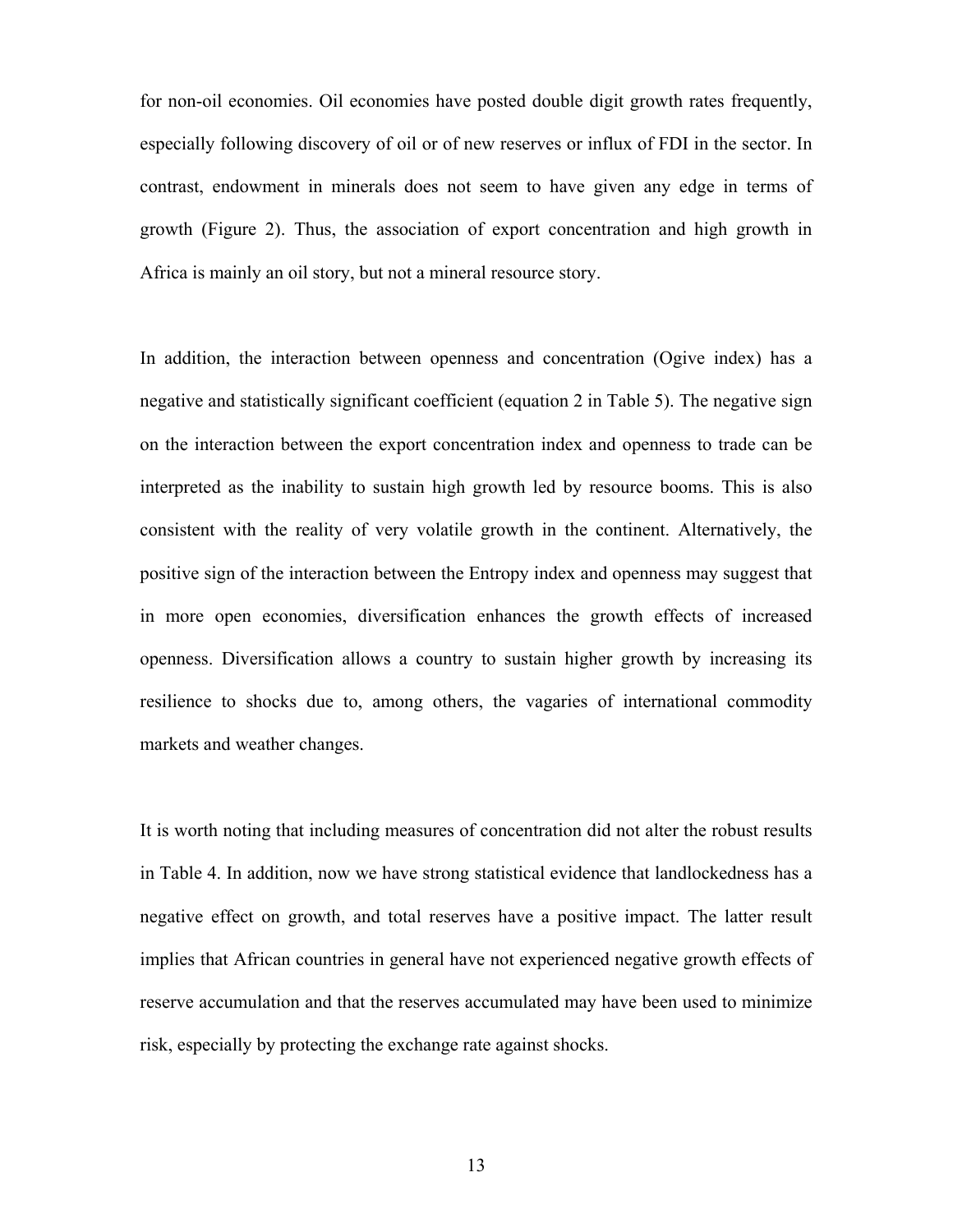Three conclusions from the results are worth emphasizing. First, the results suggest that a country needs to reach a certain threshold of trade openness before it can reap the benefits of the growth-enhancing joint effects of institutions and trade openness. At high levels of trade, the quality of institutions plays a key role in the transmission of trade gains into growth. One possible explanation is that as trade increases, opportunities for embezzlement and other wasteful uses of resources increase, with damaging effects on growth. Good institutions are critical for channeling the proceeds from trade expansion into growth-enhancing activities, including investment. Moreover, good institutions are essential for managing trade booms to minimize economic instability.

The second conclusion is that poor quality of institutions prevents countries from reaping the benefits from trade booms. While trade booms may produce short-run growth, the ability of a country to sustain high growth is contingent upon the quality of its institutions. The evidence implies that poor quality of institutions may be one of the reasons for the failure of African countries to capitalize on trade gains associated with commodity export booms.

Third, the results confirm the advantage enjoyed by African economies in terms of growth as illustrated by the positive association between export concentration and real GDP growth. However, the results also indicate that export concentration will ultimately hurt growth as trade increases while diversification helps the country to sustain growth.

The regression results also confirm the role of factors which have been proved to be fundamental determinants of growth in the empirical literature. In particular, the results indicate that investment is positively and significantly related to growth. Exchange rate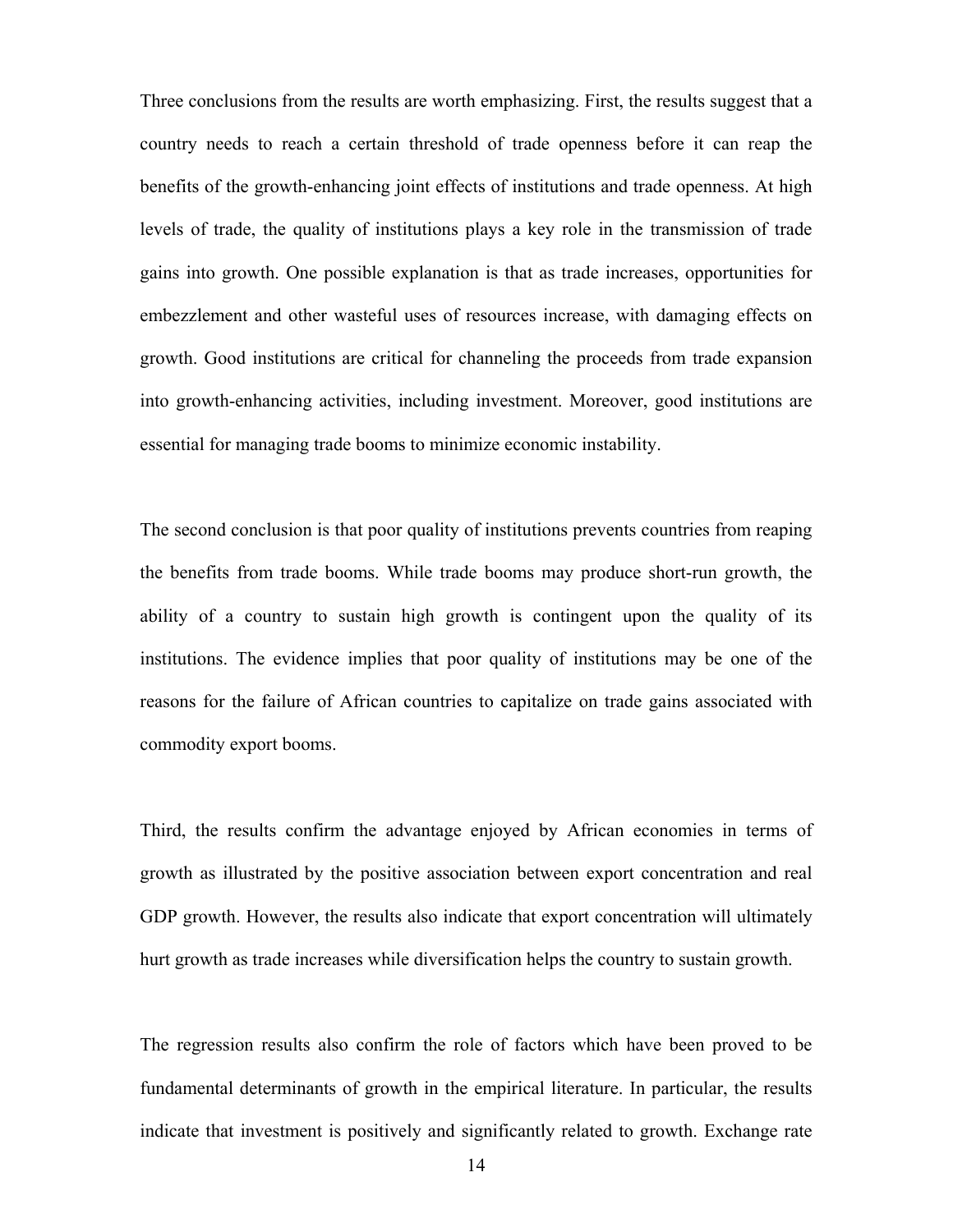instability undermines growth, an indication that economic instability is one of the reasons for slow growth among African countries. The variable 'ethnic tensions' seems to have an inverted-U relationship with income. Since ICRG assigns a higher value for lower tension (lower fractionalization), the results imply that as fractionalization (ethnic tension) decreases from very high levels (very low ICRG score) to medium levels, the impact on income (growth) is positive. However, as the score improves and ethnic tensions move to very low levels the impact on income becomes negative. This is not surprising; for example, Addison and Baliamoune-Lutz (2004) find that there is a Ushape relationship between ethnic heterogeneity (where higher values indicate higher heterogeneity) and the success of peace-building. The variable 'ethnic tensions' has also been used in the literature to represent ethnic polarization (Keefer and Knack 1998). Thus, the results derived in this paper suggest that there is a level of polarization at which the positive effect on income is maximized and above which further decline in ethnic fractionalization could have a negative effect on growth.

Two regression results appear to be counterintuitive and deserve some explanation. The measure of human capital, literacy, has an insignificant coefficient, which implies that human capital (as measured here) has not played a significant role in growth in Africa. This is at odd with the evidence from the endogenous growth literature that identifies human capital as an important driver of long-run growth. However, in the case of African countries, the result could simply be an illustration of the fact that growth, which has been largely resource-led (especially oil), has often occurred in countries with very low levels of human capital. These countries have failed to invest adequate resources in building human capital through education. The lack of a significant positive relationship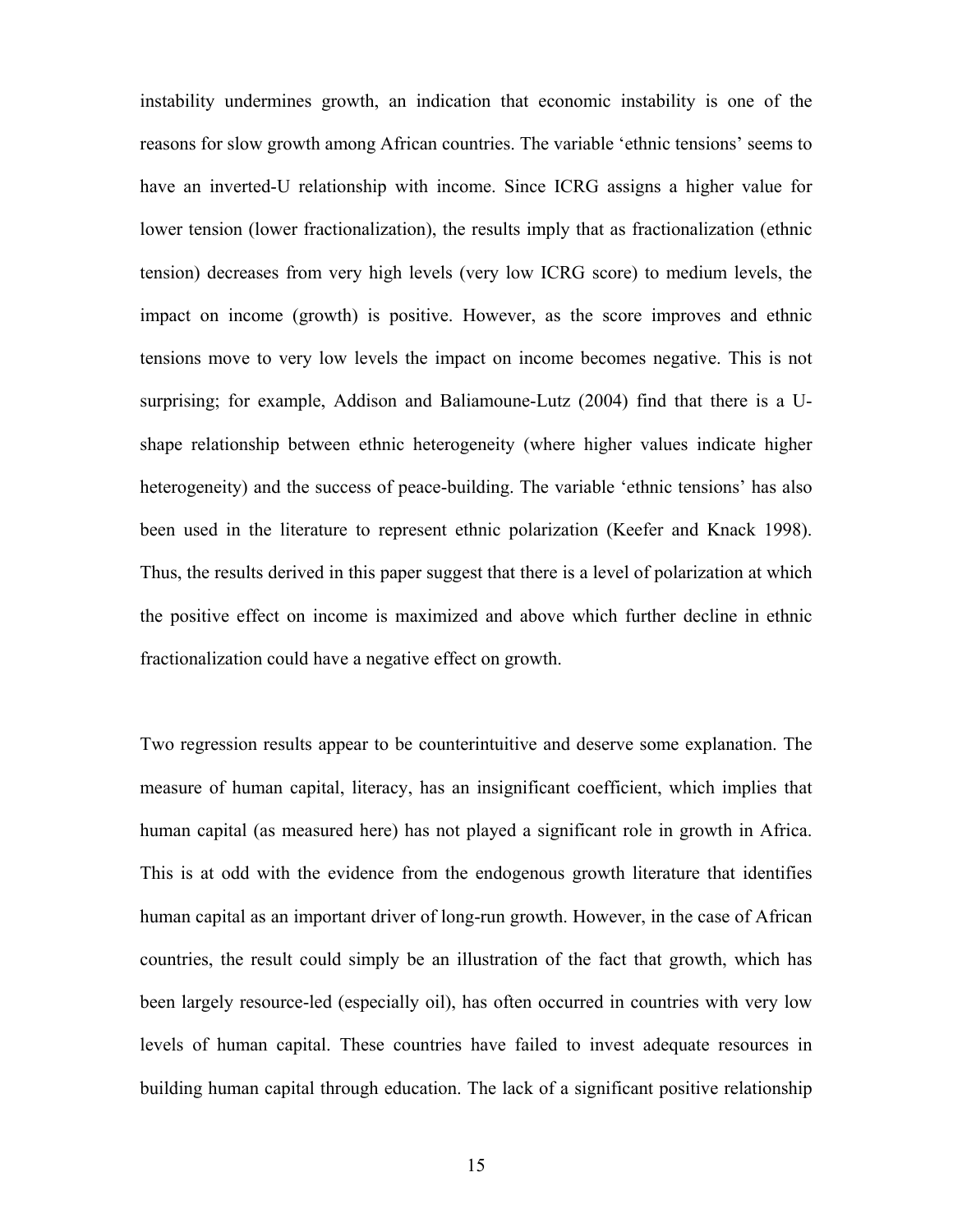between literacy and growth should be interpreted as reflecting this artifact of crosscountry distribution of growth and literacy in African countries.

The result for financial development also needs some explanation. In most estimations, financial development is shown to be negatively related to growth, but its interaction with trade openness has a positive coefficient. However, regressions with a quadratic specification show that at high levels of trade, the joint effects of trade and financial development on growth are negative, which is contrary to expectations. This result could be an illustration of the fact that countries that have experienced trade booms in Africa tend to have low levels of financial development. Note that the inclusion of dummies for Southern Africa and North Africa, the two subregions with the most financially developed countries, reinforces this artifact. Therefore, the result should not be interpreted as a causal relationship but as a simple correlation illustrating the fact that financial development is low in many countries that have experienced trade-led growth.

#### **4. Conclusion**

In this paper, we have examined the questions of whether trade openness contributes to higher income and whether institutions influence the growth effects of trade. The empirical results indicate that, once we control for other factors, institutions have a robust and positive impact on growth. More importantly, institutions play an important role in the growth effectiveness of trade liberalization. However, the joint growth effect of institutions and trade has a U-shaped form. As trade openness reaches higher levels, improved institutional quality enhances the growth effects of trade. Export concentration has a positive direct effect on growth, which we interpret as a reasonable illustration of the oil-led growth observed in Africa in recent years. However, export diversification is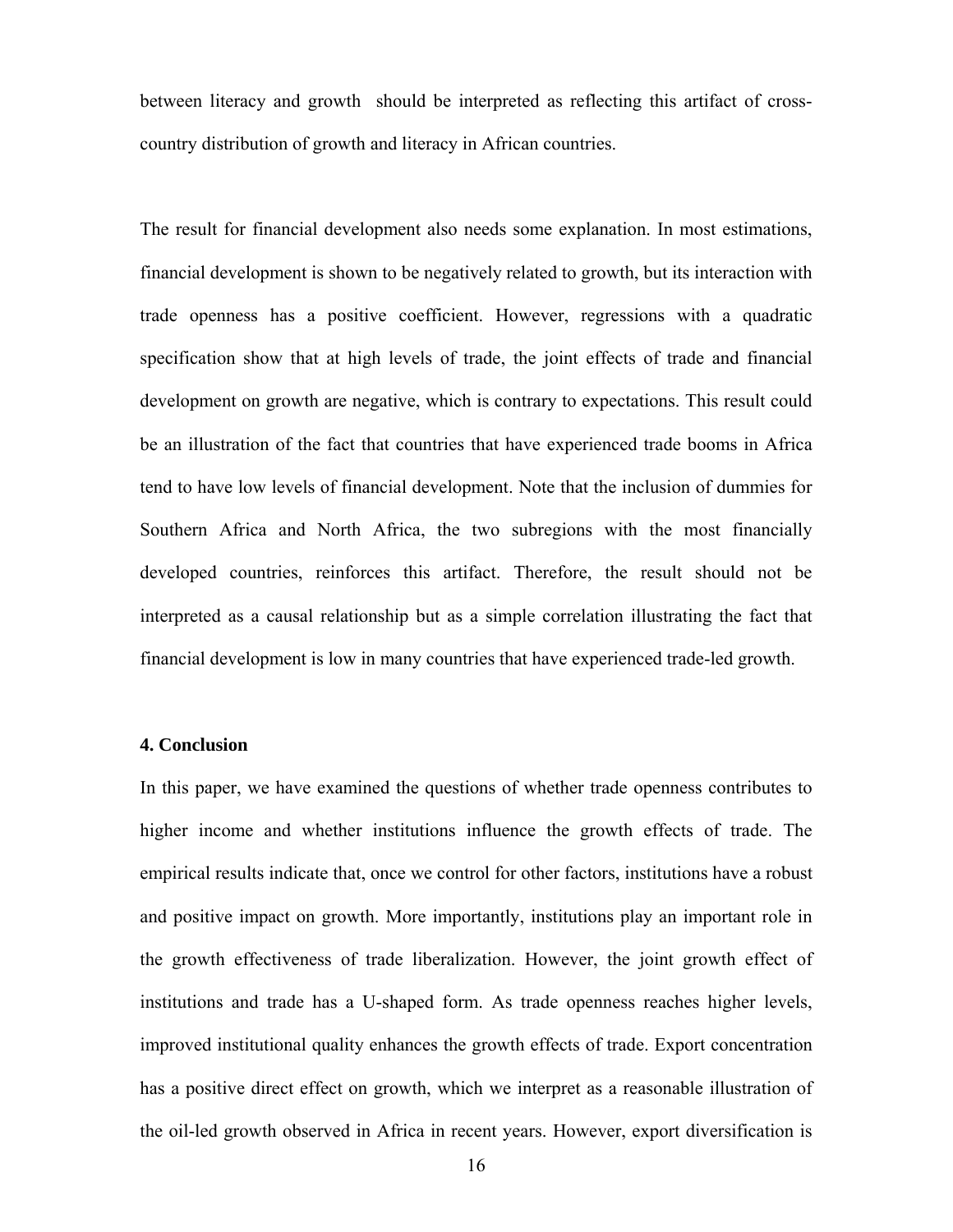shown to enhance the growth effects of trade openness. We also find strong evidence supporting the role of other important factors of growth, especially the positive effects of domestic investment and negative effects of ethnic tensions, instability (as proxied by exchange rate variability) and landlockedness.

The evidence in this paper supports the view that one of the causes for the limited growth effects of trade liberalization may be the weakness of institutions. The empirical results suggest that institutions have an important influence on the effectiveness of trade policy (assuming that trade policy is strongly correlated with the volume of trade). This is consistent with the findings from empirical studies that conclude that institutions are crucial for the success of economic reforms in developing countries.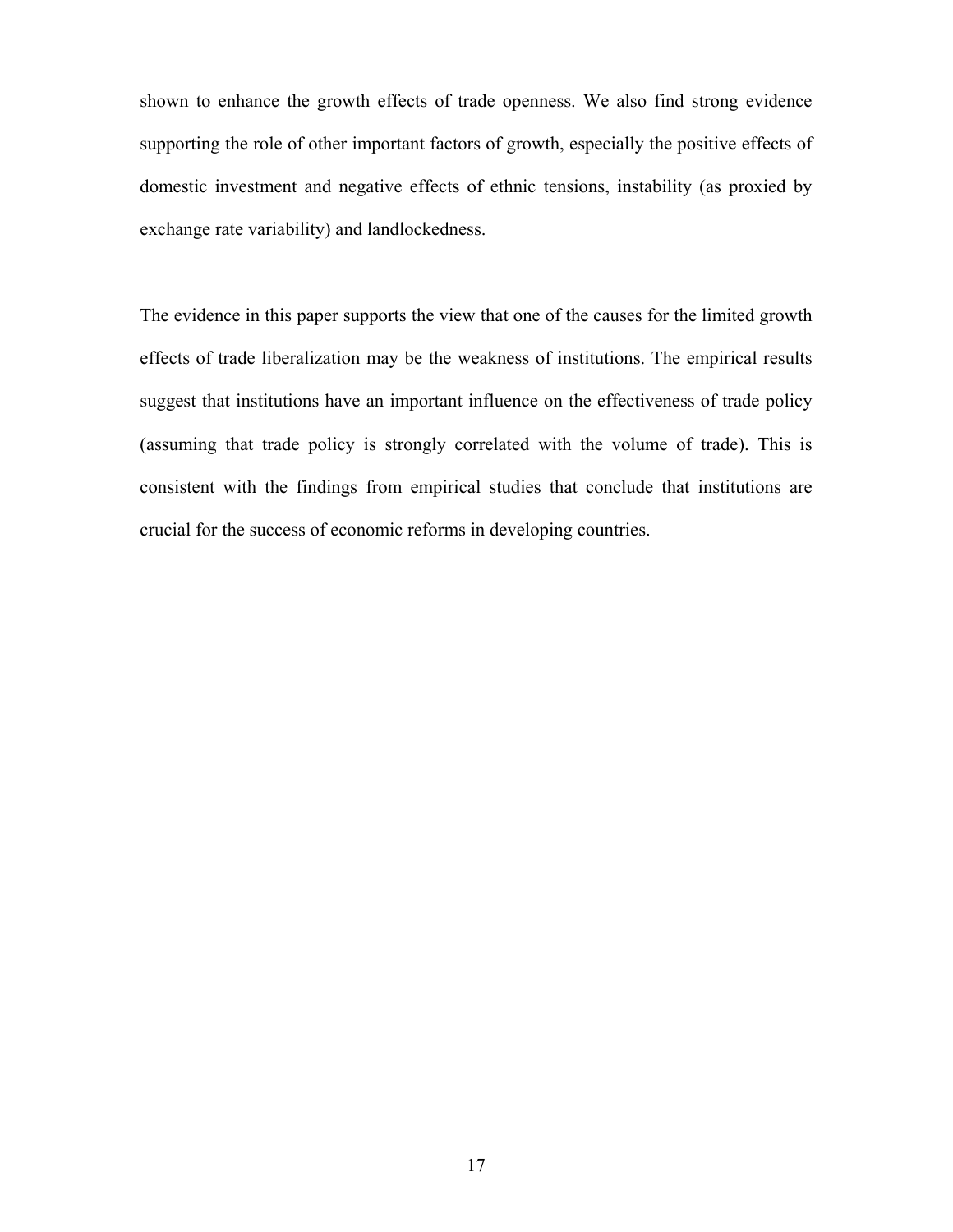#### **References**

- Acemoglu, D, S. Johnson, J. Robinson and Y. Thaicharoen (2003). "Institutional Causes, Macroeconomic Symptoms: Volatility, Crises and Growth" *Journal of Monetary Economics* 50 49-123.
- Addison, T. and M. Baliamoune-Lutz (2006). "Economic Reform When Institutional Quality is Weak: The Case of the Maghreb." *Journal of Policy Modeling* 28, 1029-1043.
- Addison, T. and M. Baliamoune-Lutz (2004). "The Role of Social Capital in Post-Conflict Reconstruction." UNU/WIDER conference on Making Peace Work: Helsinki (June 4-5).
- Arellano, M., and S. Bond (1991). "Some Tests of Specification for Panel Data: Monte Carlo Evidence and an Application to Employment Equations." *The Review of Economic Studies* 58, 277-97.
- Baliamoune, M. (2002). "Assessing the Impact of One Aspect of Globalization on Economic Growth in Africa". UNU/WIDER Discussion paper 91, World Institute for Development Economics Research, Helsinki: United Nations University
- Ben Hammouda, H., S.N. Karingi, A.E. Njuguna, M. Sadni-Jallab, 2006. "Diversification: Towards a New Paradigm for Africa." United Nations Economic Commission for Africa (UNECA), African Trade Policy Center, Work in Progress no. 35.
- Bleaney, M. and D. Greenaway, 2001. "The Impact of Terms of Trade and Real Exchange Rate Volatility on Investment and Growth in Sub-Saharan Africa." *Journal of Development Economics* 65 (2), 491-500.
- Collier, P. and A. Hoeffler (1998). "On the Economic Causes of Civil War." *Oxford Economic Papers* 50: 563-73.
- Dollar, D. and A. Kraay (2003). "Institutions, Trade, and Growth." *Journal of Monetary Economics* 50 (1), 133-162.
- Edwards, S. (1998) "Trade, Productivity and Growth: What do We Really Know?" *Economic Journal* 108, 383-398.
- Fosu, A.K. (2001). "Economic Fluctuations and Growth in Sub-Saharan Africa: The Importance of Import Instability." *Journal of Development Studies* 37(3), 71-84.
- Greenaway, D., W. Morgan and P. Wright (2002). "Trade Liberalization and Growth in Developing Countries." *Journal of Development Economics* 67 (1), 229-244.
- Guillaumont, P., S. Gillaumont Jeanneney, and J.F. Brun, (1999). "How Instability Lowers African Growth." *Journal of African Economies* 8 (1), 87-107.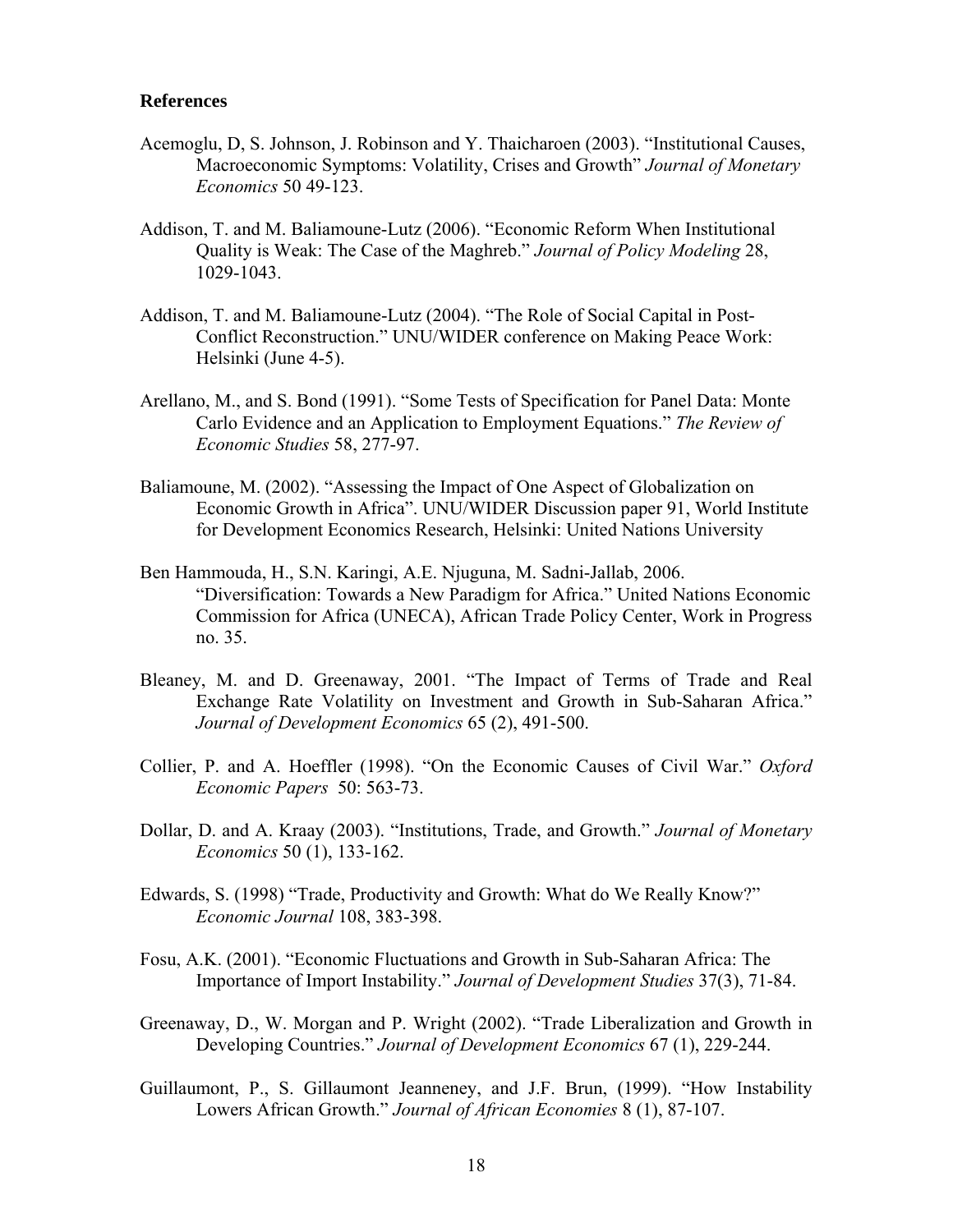- Lewer, J. and H. Van den Berg (2003). "Does Trade Composition Influence Economic Growth? Time Series Evidence for 28 OECD and Developing Countries." *Journal of International Trade and Economic Development* 12 (1), 39-96.
- Lopez, R. (1991). "How Trade and Macroeconomic Policies Affect Economic Growth and Capital Accumulation in Developing Countries." The World Bank, Policy Research Paper no. 625.
- Mauro, P., 1995. Corruption and Growth. *Quarterly Journal of Economics* 110, 681– 712.
- Mazumdar, J. (1996). "Do Static Gains from Trade Lead to Medium-Run Growth?" *Journal of Political Economy* 104, 1328-37.
- Mukhopadhyay, H. (1999). "Trade Liberalization in Sub-Saharan Africa: Stagnation or Growth." *Journal of International Development* 11 (6), 825-835.
- Rodriguez, F. and D. Rodrik (2001). "Trade Policy and Economic Growth: A Skeptic's Guide to the Cross-National Evidence". In Bernanke B. and K, S. Rogoff (eds.). *Macroeconomics Annual 2000.* Cambridge, MA: MIT Press.
- Rodrik, D. (2001). "The Global Governance of Trade as if Development Really Mattered." Trade and Human Development Series, UNDP, New York.
- Rodrik, D., A. Subramanian, and F. Trebbi, (2004). "Institutions Rule: The Primacy of Institutions over Geography and Integration in Economic Development." *Journal of Economic Growth* 9 (2) 131-165.
- Sachs, D. J. and A. M. Warner (1997). "Fundamental Sources of Long-Run Growth". *American Economic Review* 87, 184-188.
- Schneider, P.H. (2005). "International Trade, Economic Growth and Intellectual Property Rights: A Panel Data Study of Developed and Developing Countries." *Journal of Development Economics* 78 (2), 529-547.
- United Nations Conference on Trade and Development UNCTAD (2005). *Developing Countries in International Trade 2005. Trade and Development Index.* Geneva: United Nations.
- United Nations Economic Commission for Africa UNECA (2006). *The Economic Report on Africa: Capital Flows and Development Financing in Africa*. Addis Ababa, Ethiopia: UNECA.
- Yanikaya, H. (2003) 'Trade and economic Growth: A Cross Country Empirical Investigation', *Journal of Development Economics* 72, 57-89.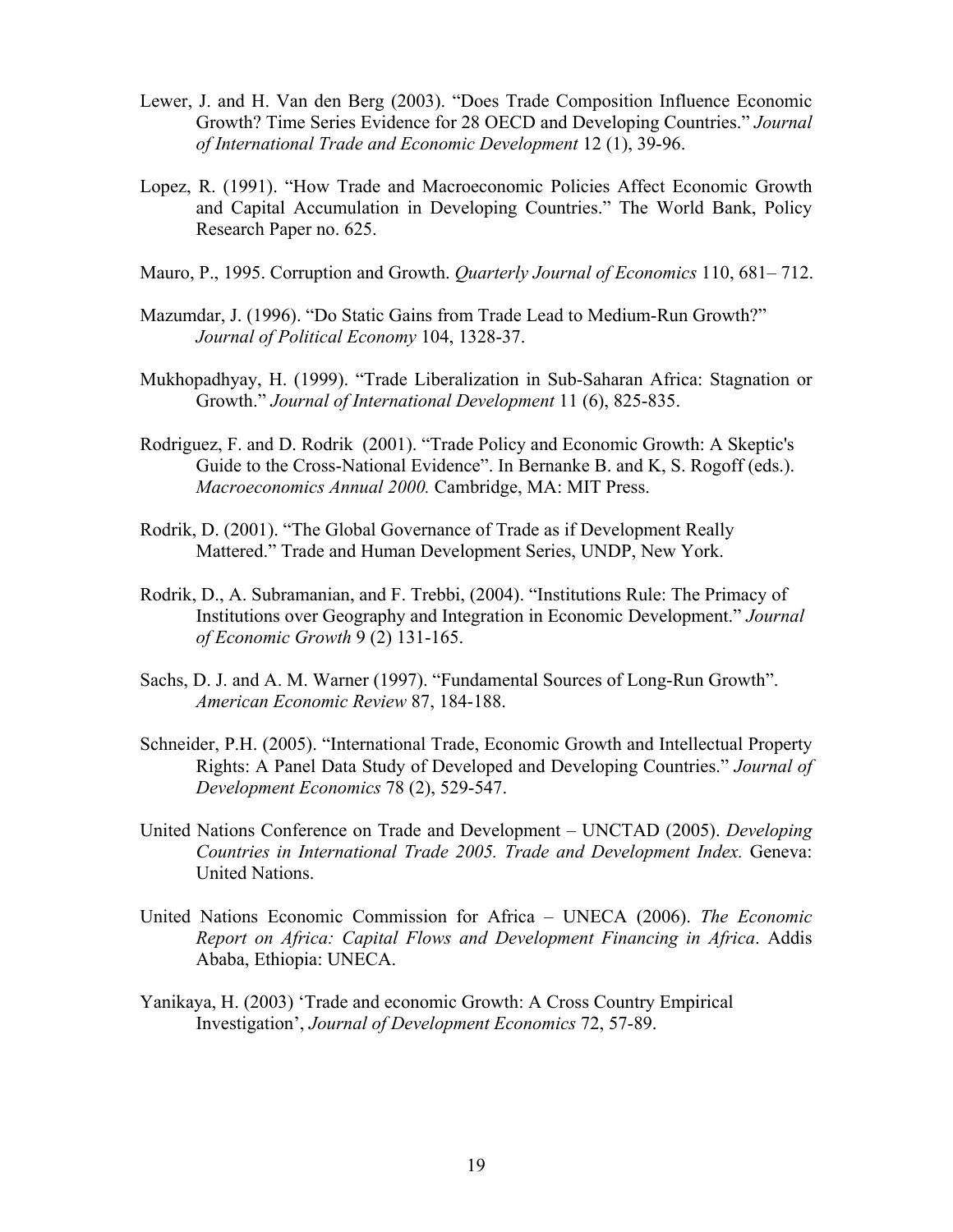|                 | Mean    | Standard dev | Min              | Max      | Count |
|-----------------|---------|--------------|------------------|----------|-------|
| Income (PPP)    |         |              |                  |          |       |
| 1975-79         | 954.93  | 956.29       | 224.80           | 5111.50  | 170   |
| 1980-84         | 1322.01 | 1261.98      | 321.36           | 6607.50  | 187   |
| 1985-89         | 1681.42 | 1530.20      | 335.63           | 8026.40  | 199   |
| 1990-94         | 1928.40 | 1825.78      | 405.78           | 8279.40  | 208   |
| 1995-2001       | 2252.29 | 2252.29      | 448.00           | 11290.00 | 294   |
| <b>Openness</b> |         |              |                  |          |       |
| 1975-79         | 65.30   | 31.49        | 16.95            | 162.45   | 176   |
| 1980-84         | 65.99   | 35.04        | 6.32             | 178.99   | 189   |
| 1985-89         | 62.90   | 33.06        | 12.96            | 163.66   | 198   |
| 1990-94         | 67.32   | 33.89        | 15.20            | 172.18   | 208   |
| 1995-2001       | 71.65   | 33.84        | 20.82            | 181.77   | 299   |
| Adult literacy  |         |              |                  |          |       |
| 1975-79         | 35.95   | 18.30        | 6.70             | 75.60    | 195   |
| 1980-84         | 40.95   | 18.79        | 7.90             | 78.40    | 195   |
| 1985-89         | 46.07   | 19.15        | 9.60             | 80.80    | 195   |
| 1990-94         | 51.26   | 19.19        | 11.40            | 84.00    | 195   |
| 1995-2001       | 57.18   | 19.07        | 13.50            | 89.34    | 273   |
| Ethnic tension  |         |              |                  |          |       |
| 1982-84         | 2.88    | 1.24         | $\mathbf{1}$     | 5        | 66    |
| 1985-89         | 3.03    | 0.98         | 0.6              | 6        | 160   |
| 1990-94         | 2.97    | 1.20         | $\boldsymbol{0}$ | 6        | 165   |
| 1995-1997       | 3.84    | 1.19         | $\boldsymbol{0}$ | 6        | 97    |
| Polity          |         |              |                  |          |       |
| 1975-79         | $-5.34$ | 5.08         | $-10.00$         | 9.00     | 204   |
| 1980-84         | $-4.99$ | 5.31         | $-10.00$         | 10.00    | 205   |
| 1985-89         | $-5.92$ | 7.54         | $-10.00$         | 10.00    | 205   |
| 1990-94         | $-2.25$ | 5.82         | $-10.00$         | 10.00    | 212   |
| 1995-2001       | $-0.12$ | 5.31         | $-9.00$          | 10.00    | 301   |
| Ogive index     |         |              |                  |          |       |
| 1980-84         | 62.67   | 43.48        | 7.54             | 208.11   | 180   |
| 1985-89         | 69.97   | 52.98        | 2.15             | 212.84   | 180   |
| 1990-94         | 81.17   | 59.24        | 9.96             | 221.50   | 179   |
| 1995-2001       | 75.14   | 56.90        | 6.05             | 236.25   | 259   |
| Entropy index   |         |              |                  |          |       |
| 1980-84         | 2.91    | 1.19         | 0.29             | 8.9      | 180   |
| 1985-89         | 2.75    | 1.33         | 0.13             | 6.82     | 180   |
| 1990-94         | 2.67    | 1.38         | 0.35             | 5.19     | 179   |
| 1995-2001       | 3.09    | 2.17         | 0.05             | 16.75    | 259   |

Table 1. Descriptive statistics for selected variables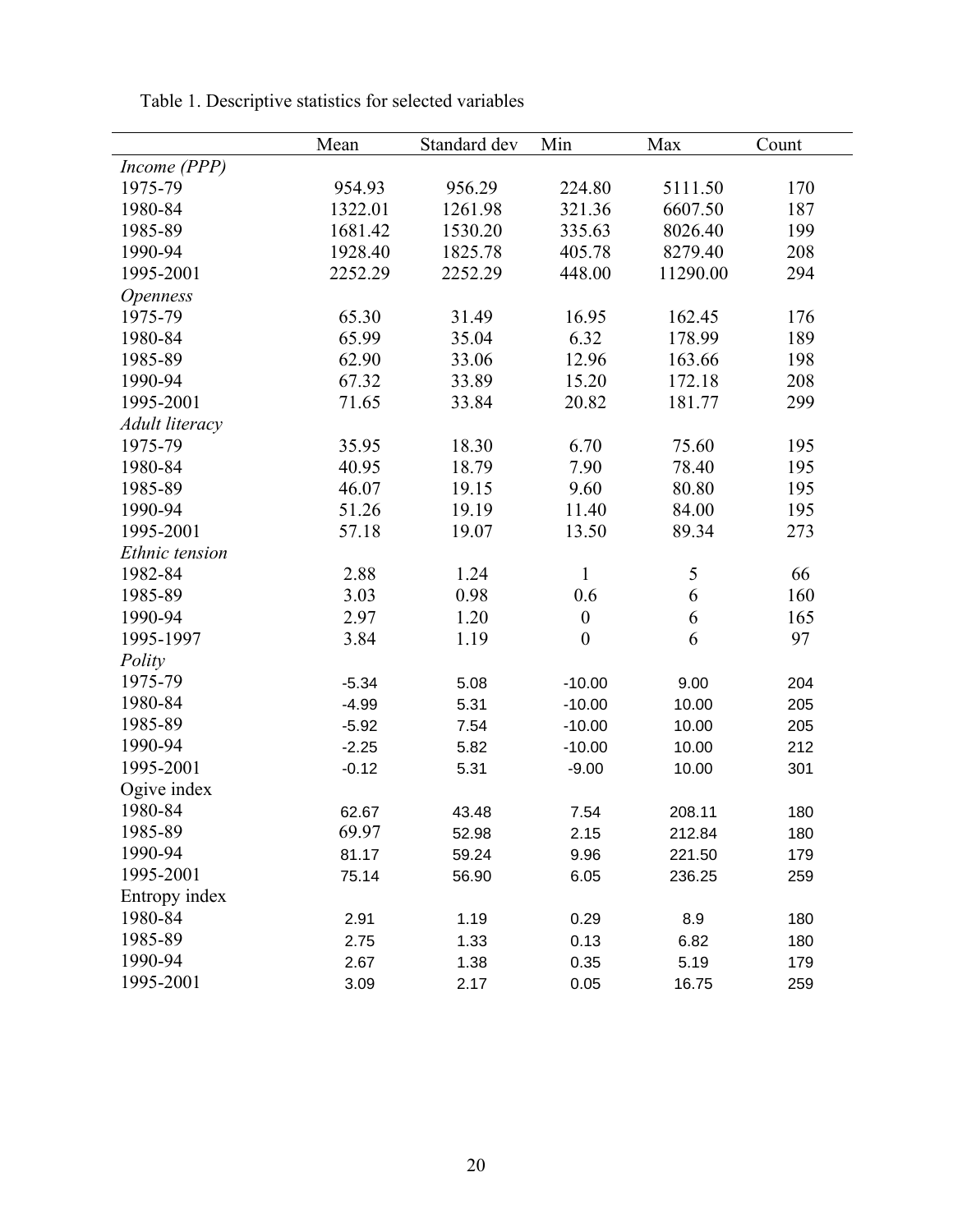|                                                | (1)           | $D$ openaont variable. Income (per eaplia medine, in $D_{\mathbf{S}}$ )<br>(2) | (3)           |
|------------------------------------------------|---------------|--------------------------------------------------------------------------------|---------------|
| Income (lagged)                                | $0.677***$    | $0.6442***$                                                                    | $0.640***$    |
|                                                | (0.037)       | (0.037)                                                                        | (0.037)       |
| <b>Endogenous variables</b>                    |               |                                                                                |               |
| Literacy                                       | $-0.099*$     | 0.028                                                                          | 0.046         |
|                                                | (0.043)       | (0.049)                                                                        | (0.051)       |
| Openness                                       | 0.037         | $0.064**$                                                                      | $0.058**$     |
|                                                | $(0.014)*$    | (0.025)                                                                        | (0.026)       |
| Investment                                     | $0.056***$    | $0.054***$                                                                     | $0.055***$    |
|                                                | (0.010)       | (0.010)                                                                        | (0.010)       |
| FinDev                                         | $-0.008$      | 0.052                                                                          | 0.051         |
|                                                | (0.008)       | (0.037)                                                                        | (0.037)       |
| Inst. Quality (Polity)                         | 0.0008        | 0.0011                                                                         | 0.0011        |
|                                                | (0.0008)      | (0.0008)                                                                       | (0.0008)      |
| FinDev x Openness                              |               | $-0.0158$                                                                      | $-0.015$      |
|                                                |               | (0.009)                                                                        | (0.009)       |
| <b>Exogenous variables</b>                     |               |                                                                                |               |
| Initial income                                 | $-0.0011$     | $-0.004***$                                                                    | $-0.005***$   |
|                                                | (0.0009)      | (0.0097)                                                                       | (0.0012)      |
| <b>Total Reserves</b>                          | $0.0009***$   | $0.0011***$                                                                    | $0.0011***$   |
|                                                | (0.0003)      | (0.0004)                                                                       | (0.0004)      |
| Exchange rate instability                      | $-0.011***$   | $-0.013***$                                                                    | $-0.012***$   |
|                                                | (0.003)       | (0.003)                                                                        | (0.003)       |
| Landlocked                                     | 0.001         |                                                                                | $-0.0018$     |
|                                                | (0.001)       |                                                                                | (0.001)       |
| Northern Africa                                |               | 0.0027                                                                         | 0.003         |
|                                                |               | (0.002)                                                                        | (0.002)       |
| Southern Africa                                |               | $0.010***$                                                                     | $0.0117***$   |
|                                                |               | (0.002)                                                                        | (0.002)       |
| Constant                                       | $0.013**$     | $0.031***$                                                                     | $0.037***$    |
|                                                | (0.006)       | (0.007)                                                                        | (0.008)       |
| Number of obs.                                 | 741           | 741                                                                            | 741           |
| Wald test-chi2                                 | 2110.91       | 2204.24                                                                        | 2211.95       |
|                                                |               |                                                                                |               |
| Sargan test <sup>a</sup> , chi2<br>[prob>chi2] | 783.80 [0.99] | 788.39 [0.68]                                                                  | 787.72 [0.68] |
| $\overline{M2^b}$ , z; [pr > z]                | 1.86 [0.06]   | 1.90 [0.057]                                                                   | 1.92 [0.055]  |

Table 2: Arellano-Bond GMM Estimation (excluding ethnic fractionalization) Dependent variable: Income (per-capita income, in log)

<sup>a</sup> Sargan test of over-identifying restrictions (Null: Instruments are valid) b Arellano-Bond test that average autocovariance in residuals of order 2 is 0.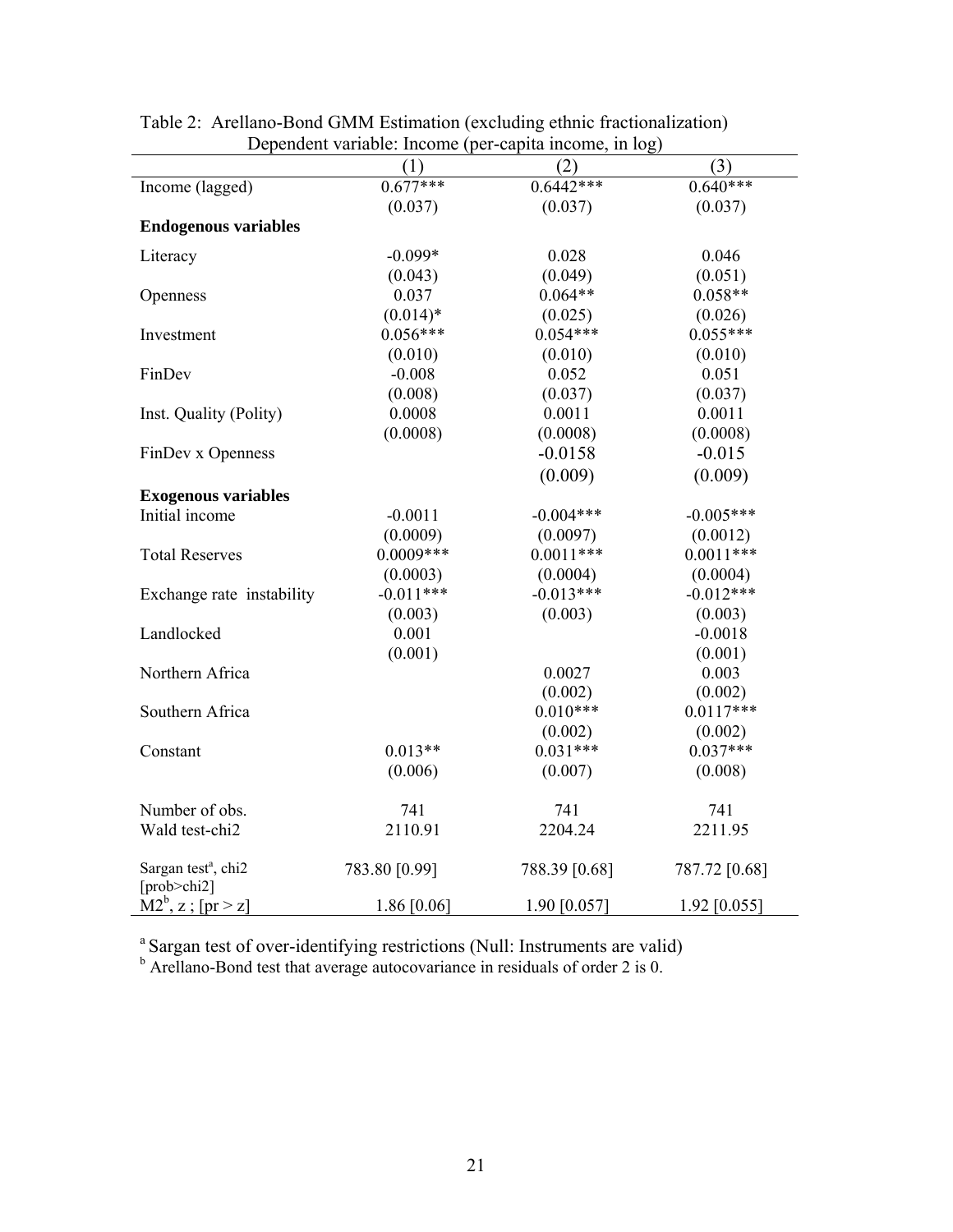| Dependent variable: Income (per-capita income, in log)     |                |               |                |
|------------------------------------------------------------|----------------|---------------|----------------|
|                                                            | (1)            | (2)           | (3)            |
| Income (lagged)                                            | $0.7164***$    | $0.6885***$   | $0.6916***$    |
|                                                            | (0.029)        | (0.032)       | (0.032)        |
| <b>Endogenous variables</b>                                |                |               |                |
| Literacy                                                   | $-0.034$       | 0.039         | 0.0440         |
|                                                            | (0.061)        | (0.067)       | (0.067)        |
| Openness                                                   | $-0.008$       | $-0.0058$     | $0.051**$      |
|                                                            | (0.0132)       | (0.013)       | (0.022)        |
| Investment                                                 | $0.050***$     | $0.048***$    | $0.047***$     |
|                                                            | (0.012)        | (0.011)       | (0.012)        |
| FinDev                                                     | $-0.092$       | $-0.010$      | $0.079***$     |
|                                                            | (0.007)        | (0.007)       | (0.030)        |
| Inst. Quality (Polity)                                     | $-0.0001$      | 0.0003        | 0.0003         |
|                                                            | (0.0007)       | (0.0007)      | (0.0007)       |
| FinDev x Openness                                          |                |               | $-0.025***$    |
|                                                            |                |               | (0.008)        |
| Ethnic tensions                                            | $0.034**$      | $0.035***$    | $0.038***$     |
|                                                            | (0.013)        | (0.014)       | (0.013)        |
| Ethnic tensions <sup>2</sup>                               | $-0.0051***$   | $-0.0057***$  | $-0.0059***$   |
|                                                            | (0.0021)       | (0.002)       | (0.002)        |
| <b>Exogenous variables</b>                                 |                |               |                |
| Initial income                                             | $-0.0025**$    | $-0.0054***$  | $-0.0064***$   |
|                                                            | (0.001)        | (0.0017)      | (0.002)        |
| <b>Total Reserves</b>                                      | $0.0014***$    | $0.0013***$   | $0.0014***$    |
|                                                            | (0.0004)       | (0.0005)      | (0.0005)       |
| Exchange rate instability                                  | $-0.019***$    | $-0.0204***$  | $-0.0203***$   |
|                                                            | (0.004)        | (0.004)       | (0.004)        |
| Landlocked                                                 | $-0.0002$      |               | $-0.003*$      |
|                                                            | (0.0013)       |               | (0.001)        |
| Northern Africa                                            |                | 0.0023        | 0.0029         |
|                                                            |                | (0.0026)      | (0.0026)       |
| Southern Africa                                            |                | $0.0087**$    | $0.0114***$    |
|                                                            |                | (0.003)       | (0.003)        |
| Constant                                                   | $0.0261***$    | $0.0435***$   | $0.0485***$    |
|                                                            | (0.008)        | (0.011)       | (0.011)        |
| Number of obs.                                             | 366            | 366           | 366            |
| Wald test-chi2                                             | 1309.58        | 1345.26       | 1366.47        |
| Sargan test <sup>a</sup> , chi <sub>2</sub><br>[prob>chi2] | 432.70 [0.99]  | 436.49 [0.39] | 431.10 [0.92]  |
| $M2^b$ , z; [pr > z]                                       | $-0.36$ [0.72] | $-0.34[0.73]$ | $-0.51$ [0.61] |

Table 3: Arellano-Bond GMM Estimation (including ethnic fractionalization)

<sup>a</sup> Sargan test of over-identifying restrictions (Null: Instruments are valid) b Arellano-Bond test that average autocovariance in residuals of order 2 is 0.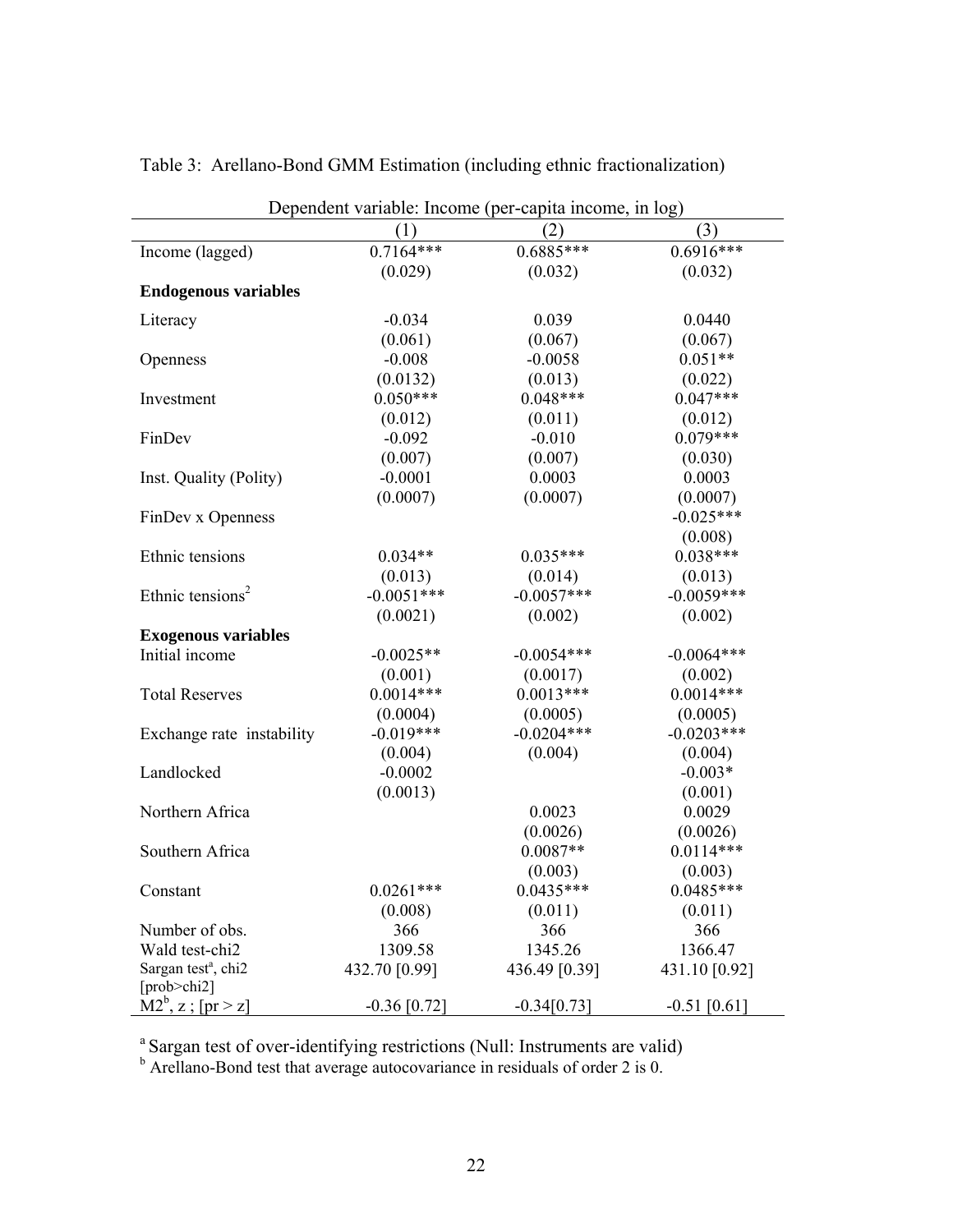| Dependent variable. Income (per-capita meonie, in log)<br>(4)<br>(2)<br>(3)<br>(1)      |               |               |                |                |  |
|-----------------------------------------------------------------------------------------|---------------|---------------|----------------|----------------|--|
| Income (lagged)                                                                         | $0.6355***$   | $0.6346***$   | $0.6952***$    | $0.6670***$    |  |
|                                                                                         | (0.037)       | (0.037)       | (0.032)        | (0.032)        |  |
| <b>Endogenous variables</b>                                                             |               |               |                |                |  |
|                                                                                         |               |               |                |                |  |
| Literacy                                                                                | 0.052         | 0.053         | 0.056          | 0.064          |  |
|                                                                                         | (0.051)       | (0.051)       | (0.068)        | (0.067)        |  |
| Openness                                                                                | 0.020         | 0.019         | 0.007          | 0.025          |  |
|                                                                                         | (0.030)       | (0.027)       | (0.025)        | (0.025)        |  |
| Investment                                                                              | $0.050***$    | $0.050***$    | $0.039***$     | $0.037***$     |  |
|                                                                                         | (0.010)       | (0.010)       | (0.012)        | (0.012)        |  |
| FinDev                                                                                  | 0.005         | $-0.0028$     | 0.033          | $-0.170**$     |  |
|                                                                                         | (0.039)       | (0.090)       | (0.032)        | (0.068)        |  |
| Inst. Quality (Polity)                                                                  | $0.089***$    | $0.087***$    | $0.078***$     | $0.056**$      |  |
|                                                                                         | (0.023)       | (0.024)       | (0.021)        | (0.021)        |  |
| Inst. Quality x Openness                                                                | $-0.045***$   | $-0.044***$   | $-0.041***$    | $-0.029**$     |  |
|                                                                                         | (0.013)       | (0.012)       | (0.011)        | (0.011)        |  |
| Inst. Quality x Openness <sup>2</sup>                                                   | $0.0057***$   | $0.0056***$   | $0.0052***$    | $0.0037**$     |  |
|                                                                                         | (0.001)       | (0.001)       | (0.0014)       | (0.0014)       |  |
| FinDev x Openness                                                                       | $-0.0044$     | 0.0130        | $-0.013$       | $0.104***$     |  |
|                                                                                         | (0.010)       | (0.043)       | (0.009)        | (0.035)        |  |
| FinDev x Openness <sup>2</sup>                                                          |               | $-0.0022$     |                | $-0.016***$    |  |
|                                                                                         |               | (0.005)       |                | (0.004)        |  |
| Ethnic tensions                                                                         |               |               | $0.042***$     | $0.0498***$    |  |
|                                                                                         |               |               | (0.013)        | (0.013)        |  |
| Ethnic tensions <sup>2</sup>                                                            |               |               | $-0.006***$    | $-0.007***$    |  |
|                                                                                         |               |               | (0.002)        | (0.002)        |  |
|                                                                                         |               |               |                |                |  |
| <b>Exogenous variables</b>                                                              | $-0.0052***$  | $-0.0052***$  | $-0.0061***$   | $-0.0072$ ***  |  |
| Initial income                                                                          |               |               |                |                |  |
|                                                                                         | (0.0012)      | (0.0012)      | (0.002)        | (0.0017)       |  |
| Exch. rate instability                                                                  | $-0.0117***$  | $-0.0117***$  | $-0.0182***$   | $-0.182***$    |  |
|                                                                                         | (0.003)       | (0.003)       | (0.004)        | (0.004)        |  |
| Landlocked                                                                              | $-0.0017$     | $-0.0017$     | $-0.0026$      | $-0.0027*$     |  |
|                                                                                         | (0.0012)      | (0.0012)      | (0.0017)       | (0.0016)       |  |
| <b>Total Reserves</b>                                                                   | $0.0013***$   | $0.0012***$   | $0.0015***$    | $0.0015***$    |  |
|                                                                                         | (0.0004)      | (0.0004)      | (0.0005)       | (0.0005)       |  |
| Northern Africa                                                                         | 0.0026        | 0.0026        | 0.0019         | 0.0036         |  |
|                                                                                         | (0.0022)      | (0.0022)      | (0.0027)       | (0.0027)       |  |
| Southern Africa                                                                         | $0.0108***$   | $0.0109***$   | $0.010***$     | $0.0124***$    |  |
|                                                                                         | (0.0023)      | (0.0024)      | (0.0038)       | (0.0038)       |  |
| Constant                                                                                | $0.035***$    | $0.036***$    | $0.045***$     | $0.052***$     |  |
|                                                                                         | (0.008)       | (0.008)       | (0.011)        | (0.0116)       |  |
| Number of obs.                                                                          | 741           | 741           | 366            | 366            |  |
| Wald test-chi2                                                                          | 2273.99       | 2270.67       | 1384.95        | 1455.92        |  |
| Sargan test <sup>a</sup> , chi2                                                         | 779.55 [0.91] | 778.18 [0.99] | 418.71[0.99]   | 425.32 [0.99]  |  |
| [prob>chi2]                                                                             |               |               |                |                |  |
| $M2^b$ , z; [pr > z]                                                                    | $1.58$ [0.11] | 1.58 $[0.11]$ | $-0.54$ [0.59] | $-0.60$ [0.55] |  |
| <sup>a</sup> Sargan test of over-identifying restrictions (Null: Instruments are valid) |               |               |                |                |  |
| Arellano-Bond test that average autocovariance in residuals of order 2 is 0.            |               |               |                |                |  |

Table 4: Arellano-Bond GMM Estimation (including interaction between trade and institutions) Dependent variable: Income (per-capita income, in log)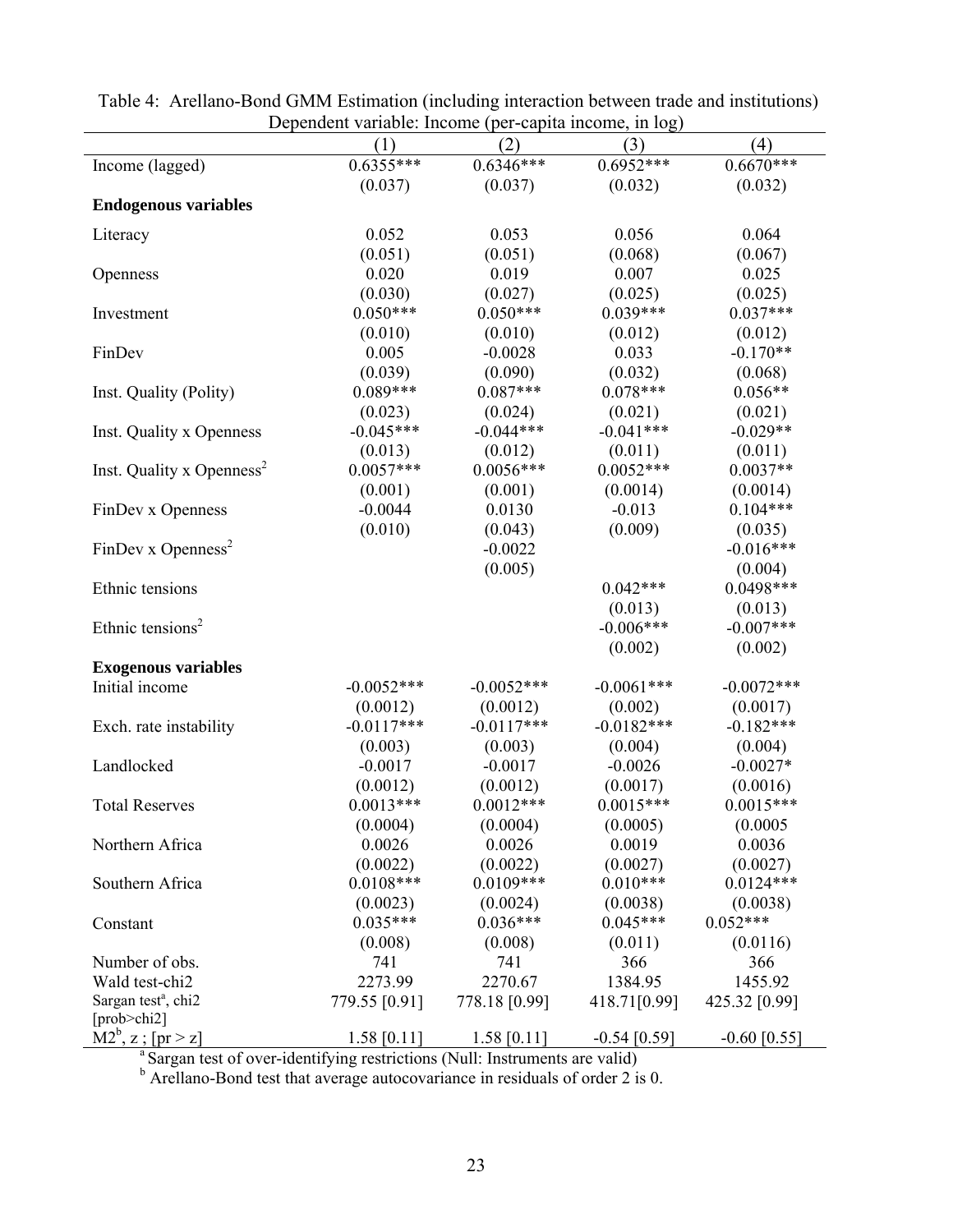| Dependent variable: Income (per-capita income, inlog)                |               |               |                 |                 |
|----------------------------------------------------------------------|---------------|---------------|-----------------|-----------------|
|                                                                      | $(1)$ with    | $(2)$ with    | $(3)$ with      | $(4)$ with      |
|                                                                      | concentration | concentration | diversification | diversification |
|                                                                      | (Ogive) index | (Ogive) index | (Entropy) index | (Entropy) index |
| Income (lagged)                                                      | $0.6654***$   | $0.6690***$   | $0.6755***$     | $0.6760***$     |
|                                                                      | (0.034)       | (0.034)       | (0.034)         | (0.0340)        |
| <b>Endogenous variables</b>                                          |               |               |                 |                 |
|                                                                      |               |               |                 |                 |
| Literacy                                                             | 0.046         | 0.045         | 0.046           | 0.039           |
|                                                                      | (0.067)       | (0.067)       | (0.067)         | (0.067)         |
| Openness                                                             | 0.029         | $0.068**$     | 0.034           | 0.0034          |
|                                                                      | (0.025)       | (0.030)       | (0.025)         | (0.031)         |
| Investment                                                           | $0.041***$    | $0.040***$    | $0.026***$      | $0.035***$      |
|                                                                      | (0.012)       | (0.012)       | (0.012)         | (0.012)         |
| FinDev                                                               | $-0.209***$   | $-0.141*$     | $-0.203***$     | $-0.161**$      |
|                                                                      | (0.073)       | (0.078)       | (0.073)         | (0.077)         |
| Inst. Quality (Polity)                                               | $0.047**$     | $0.041*$      | $0.048**$       | $0.043*$        |
|                                                                      | (0.022)       | (0.022)       | (0.022)         | (0.022)         |
| Inst. Quality x Openness                                             | $-0.023**$    | $-0.021*$     | $-0.024**$      | $-0.021*$       |
|                                                                      | (0.011)       | (0.011)       | (0.011)         | (0.011)         |
| Inst. Quality x Openness <sup>2</sup>                                | $0.0029**$    | $0.0026*$     | $0.0030**$      | $0.0027*$       |
|                                                                      | (0.001)       | (0.001)       | (0.001)         | (0.001)         |
| FinDev x Openness                                                    | $0.132***$    | $0.098**$     | $0.127***$      | $0.108***$      |
|                                                                      | (0.039)       | (0.041)       | (0.039)         | (0.040)         |
| FinDev x Openness <sup>2</sup>                                       | $-0.0208***$  | $-0.016***$   | $-0.0202$ ***   | $-0.0183***$    |
|                                                                      | (0.005)       | (0.006)       | (0.005)         | (0.005)         |
| Ogive or Entropy index                                               | $0.00025***$  | $0.0022***$   | $-0.0061**$     | $-0.058*$       |
|                                                                      | (0.00008)     | (0.0008)      | (0.0023)        | (0.031)         |
| Ogive or Entropy index                                               |               | $-0.0005**$   |                 | 0.0129          |
| x Openness                                                           |               | (0.0002)      |                 | $(0.007)*$      |
| Ethnic tensions                                                      | $0.458***$    | $0.042***$    | $0.047***$      | $0.045***$      |
|                                                                      | (0.014)       | (0.014)       | (0.014)         | (0.014)         |
| Ethnic tensions <sup>2</sup>                                         | $-0.0066$ *** | $-0.006***$   | $-0.0065***$    | $-0.0062***$    |
|                                                                      | (0.002)       | (0.002)       | (0.002)         | (0.002)         |
| <b>Exogenous variables</b>                                           |               |               |                 |                 |
| Initial income                                                       | $-0.0089***$  | $-0.009***$   | $-0.0091***$    | $-0.0091***$    |
|                                                                      | (0.002)       | (0.0019)      | (0.002)         | (0.0019)        |
| Exch. rate instability                                               | $-0.017***$   | $-0.017***$   | $-0.019***$     | $-0.019***$     |
|                                                                      | (0.004)       | (0.004)       | (0.004)         | (0.004)         |
| Landlocked                                                           | $-0.0042**$   | $-0.0044***$  | $-0.0044**$     | $-0.0044**$     |
|                                                                      | (0.0016)      | (0.0017)      | (0.0017)        | (0.0017)        |
| <b>Total Reserves</b>                                                | $0.0014***$   | $0.0016***$   | $0.0017***$     | $0.0018***$     |
|                                                                      | (0.0005)      | (0.0005)      | (0.0005)        | (0.0005)        |
| Northern Africa                                                      | $0.0064**$    | $0.0053*$     | $0.0047*$       | 0.0041          |
|                                                                      | (0.002)       | (0.002)       | (0.0026)        | (0.0026)        |
| Southern Africa                                                      | $0.019***$    | $0.0181***$   | $0.0185***$     | $0.0177***$     |
|                                                                      | (0.004)       | (0.003)       | (0.004)         | (0.004)         |
| Constant                                                             | $0.062***$    | $0.062***$    | $0.064***$      | $0.063***$      |
|                                                                      | (0.012)       | (0.012)       | (0.012)         | (0.013)         |
| Number of obs.                                                       | 332           | 332           | 332             | 332             |
| Wald test-chi2                                                       | 1313.80       | 1320.77       | 1306.56         | 1308.43         |
| Sargan test <sup>a</sup> , chi <sub>2</sub> [prob>chi <sub>2</sub> ] | 402.30 [0.99] | 396.90 [0.99] | 403.78 [0.99]   | 400.73 [0.99]   |
| $M2^b$ , z; [pr > z]                                                 | $0.24$ [0.81] | $0.30$ [0.76] | $0.33$ [0.74]   | $0.28$ [0.78]   |

 Table 5: Arellano-Bond GMM Estimation (including export diversification/concentration indices) Dependent variable: Income (per-capita income, inlog)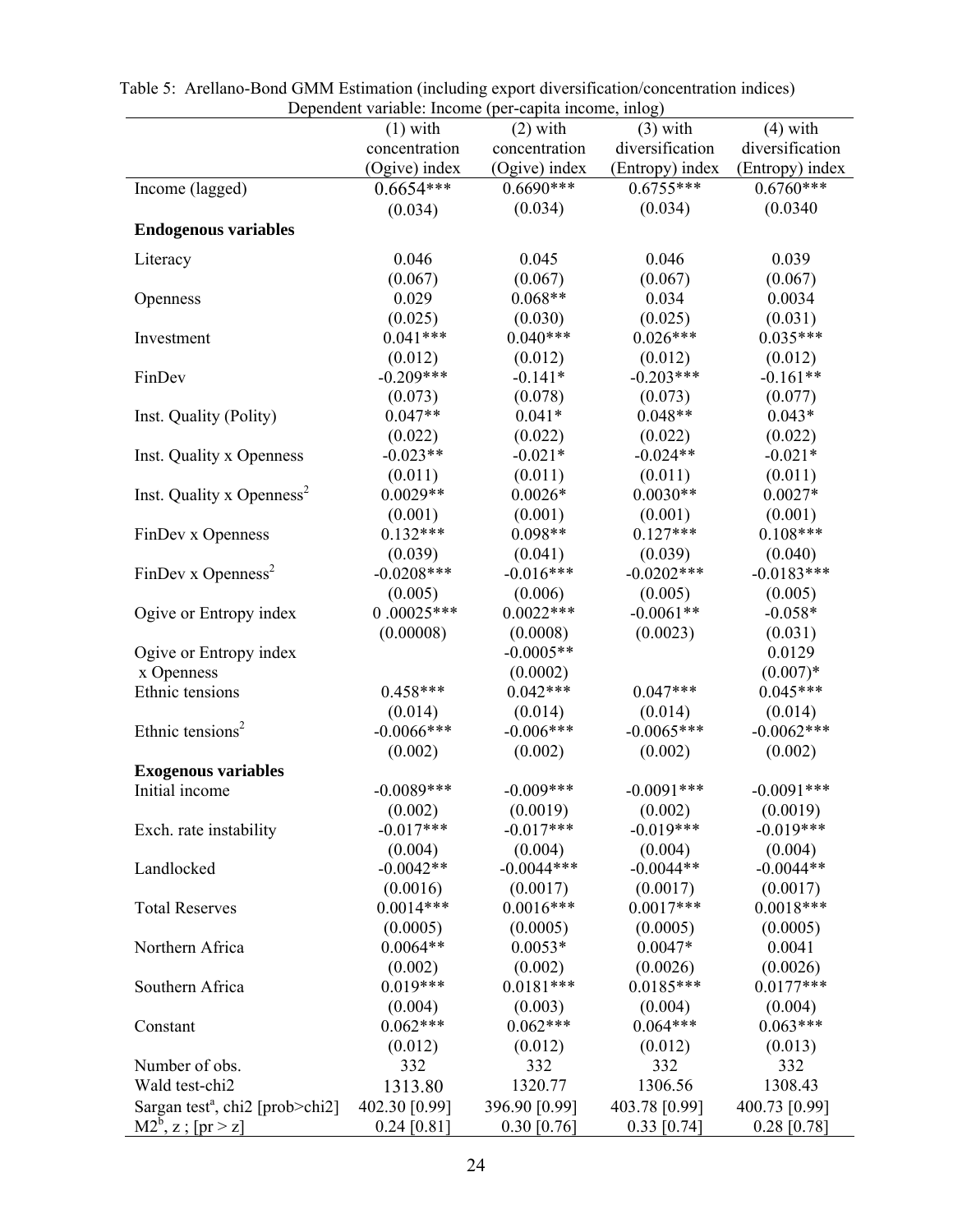<sup>a</sup> Sargan test of over-identifying restrictions (Null: Instruments are valid) b Arellano-Bond test that average autocovariance in residuals of order 2 is 0.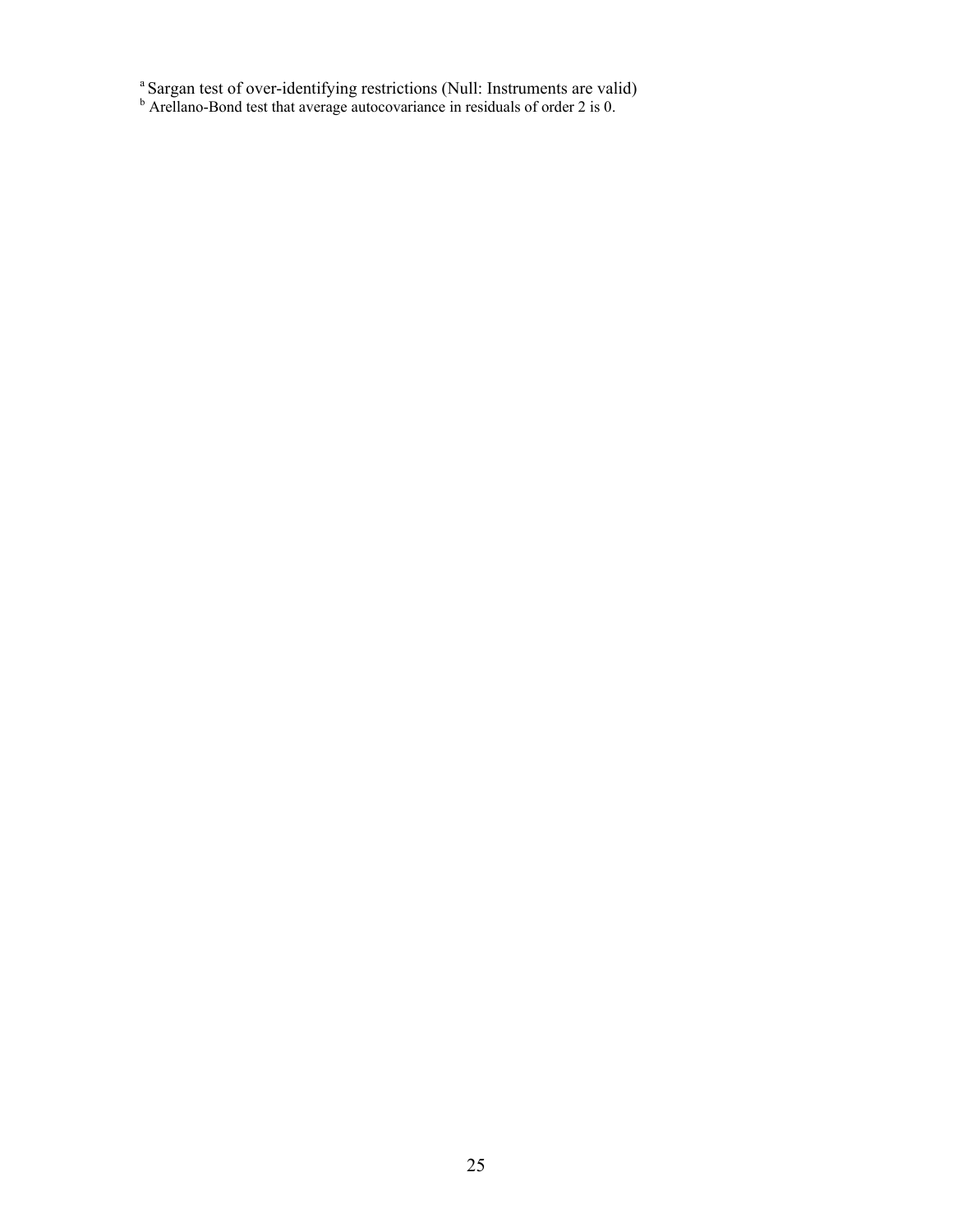

Figure 1: Real GDP growth for oil vs. non-oil economies, 1980-2006 (% per annum)

Sources: World Bank, World Development Indicators 2006; Economist Intelligence Unit (online database).

Figure 2: Real GDP growth for mineral-rich vs. non-mineral non-oil African countries, 1980-2006 (% per annum)



Sources: World Bank, World Development Indicators 2006; Economist Intelligence Unit (online database).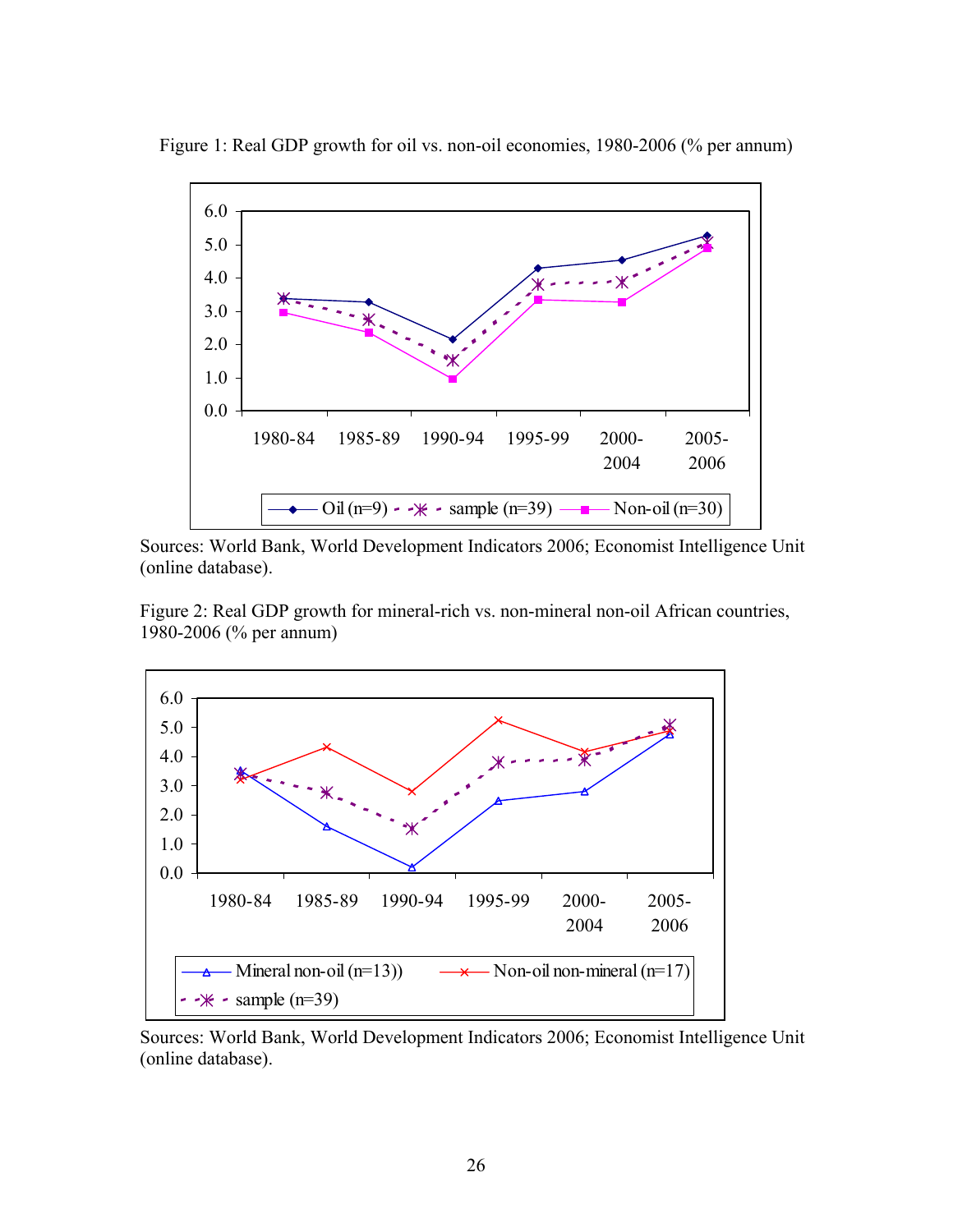### Appendix A

| Algeria                               | Congo, Rep.          | Mali                    | Senegal                |
|---------------------------------------|----------------------|-------------------------|------------------------|
| Benin <sup>a</sup>                    | Egypt                | Mauritius <sup>a</sup>  | Sudan                  |
| Burkina Faso                          | Eritrea <sup>a</sup> | Malawi                  | Swaziland <sup>a</sup> |
| <b>Botswana</b>                       | Ethiopia             | Morocco                 | Tanzania               |
| Burundi <sup>a</sup>                  | Gambia               | Mozambique              | Togo                   |
| Central African Rep.                  | Ghana                | Mauritania <sup>a</sup> | Tunisia                |
| Cameroon                              | Guinea Bissau        | Namibia                 | Uganda                 |
| Democratic Rep. of Congo <sup>a</sup> | Kenya                | Niger                   | Zambia                 |
| Chad <sup>a</sup>                     | Lesotho <sup>a</sup> | Nigeria                 | Zimbabwe               |
| Cote d'Ivoire                         | Madagascar           | South Africa            |                        |

Table A1. List of countries

<sup>a</sup> Data on ethnic tensions in these countries are not available.

Table A2. Classification of African countries (included in this study) by resource endowment (oil and minerals)

| Oil-rich countries        | Mineral non-oil                     | Non-mineral non-oil         |
|---------------------------|-------------------------------------|-----------------------------|
| Algeria, Cameroon,        | Botswana, Central African Republic, | Benin, Burkina Faso,        |
| Chad, Congo Rep., Côte    | Congo DR, Ghana, Mali, Mauritania,  | Burundi, Eritrea, Ethiopia, |
| d'Ivoire, Egypt, Nigeria, | Mozambique, Namibia, Niger, South   | Guinea Bissau, Gambia,      |
| Sudan, Tunisia            | Africa, Tanzania, Zambia, Zimbabwe  | Kenya, Lesotho,             |
|                           |                                     | Madagascar, Malawi,         |
|                           |                                     | Mauritius, Morocco,         |
|                           |                                     | Senegal, Swaziland, Togo,   |
|                           |                                     | Uganda                      |